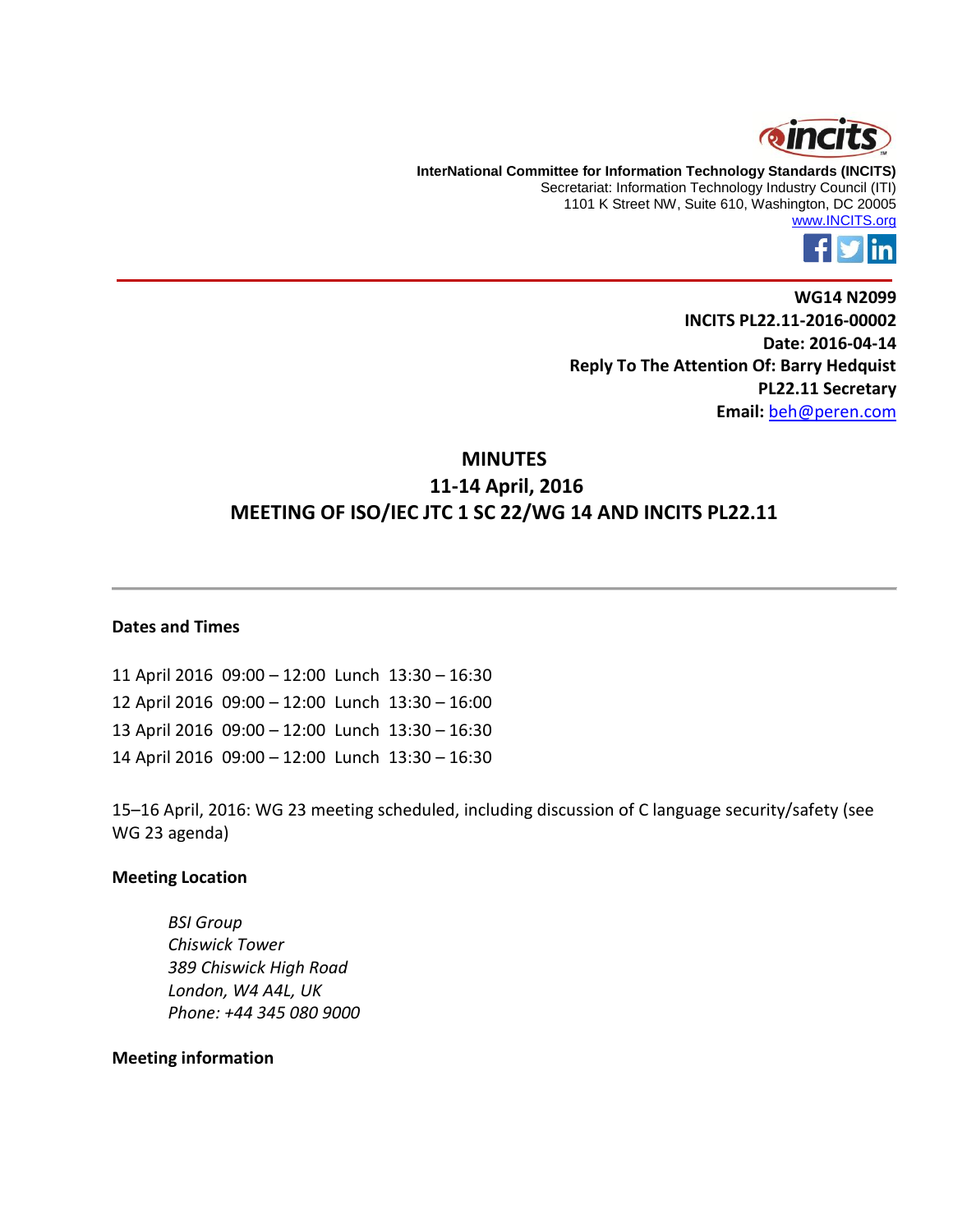Venue information: [N 1983](http://www.open-std.org/jtc1/sc22/wg14/www/docs/n1983.pdf) Request for invitation letter to assist with UK visa:  $N$  1984

# **Local contact information**

*Clive Pygott [\(clivepygott@gmail.com\)](mailto:clivepygott@gmail.com)*

## **Teleconference information**

Topic: ISO/IEC JTC 1/SC 22/WG 14 Date: Every day, from Monday, April 11, 2016, to Thursday, April 14, 2016 Time: 9:00 am, GMT Summer Time (London, GMT+01:00) Meeting Number: **(Please contact the Convener for the meeting number.)** Meeting Password: **(Please contact the Convener for the password.)**

## *To join the online meeting (Now from mobile devices!)*

- 1. Go t[o https://iso-meetings.webex.com](https://iso-meetings.webex.com/) or open your WebEx mobile app.
- 2. Enter the meeting number.
- 3. If requested, enter your name and email address.
- 4. If a password is required, enter the meeting password: *(Please contact the Convener for the password.)*
- 5. Click "Join".
- To convert time zones, please click [this link.](https://www.timeanddate.com/worldclock/converter.html)

## *To join the audio conference only*

- To receive a call back, provide your phone number when you join the meeting, or call the number below and enter the access code.
	- o USA/Canada toll free: 1-855-299-5224
	- o Call-in toll-free number (UK): 0800-051-3810
- [Global call-in numbers](https://iso-meetings.webex.com/iso-meetings/globalcallin.php?serviceType=MC&ED=323267507&tollFree=1)
- Toll-free dialing restrictions are [here.](http://www.webex.com/pdf/tollfree_restrictions.pdf)
- Access code: **(Please contact the Convener for the access code.)**

## *For assistance*

- 1. Go t[o help.](https://iso-meetings.webex.com/iso-meetings/mc)
- 2. On the left navigation bar, click "Support".

## **1. Opening Activities**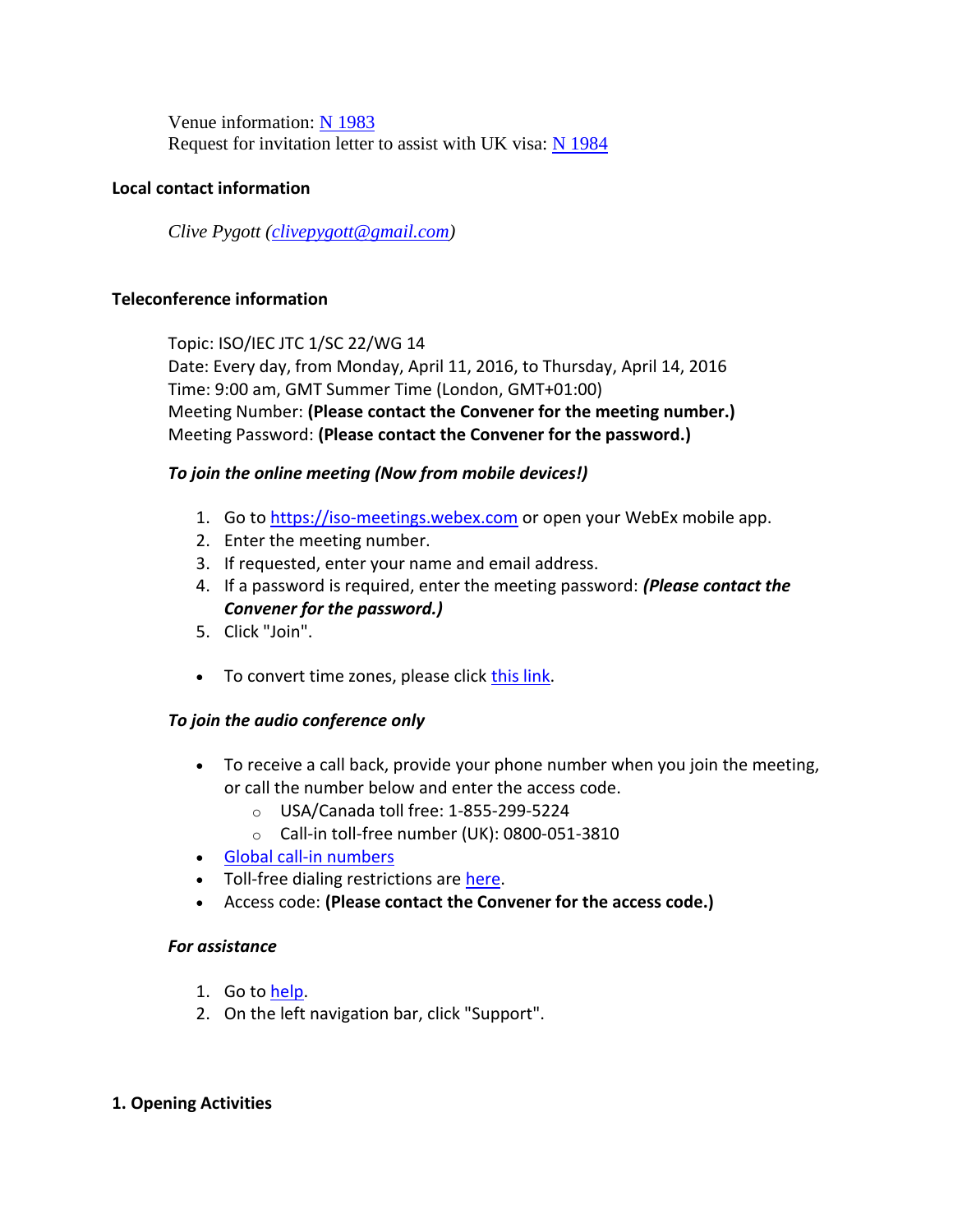# **1.1 Opening Comments (Keaton, Pygott)**

Clive Pygott welcomed us to scenic Chiswick, England. There is coffee, tea, and water. Facilities are outside the room, in this building. Lunch will be at 12:00. There are NO scheduled fire drills.

# **1.2 Introduction of Participants/Roll Call**

| Name                      | <b>Organization</b>         | <b>NB</b>                 | <b>Comments</b>          |
|---------------------------|-----------------------------|---------------------------|--------------------------|
| <b>Jens Gustedt</b>       | CERT/SEI/CMU                | <b>USA</b>                |                          |
| <b>David Keaton</b>       | CERT/SEI/CMU                | <b>USA</b>                | WG14 Convener            |
| <b>Daniel Plakosh</b>     | CERT/SEI/CMU                | <b>USA</b>                | ISO eCommittee Secretary |
| <b>Lars Bjonnes</b>       | Cisco                       | <b>USA</b>                |                          |
| <b>Thomas Koeppe</b>      | Deep Mind                   | <b>UK WG21</b><br>Liaison |                          |
| <b>Andrew Banks</b>       | Frazer-Nash                 | UK                        | <b>MISRA C Liaison</b>   |
| <b>Blaine Garst</b>       | Garst                       | <b>USA</b>                |                          |
| <b>Philipp Krouse</b>     | Goethe University           | Germany                   |                          |
| Rajan Bhakta              | <b>IBM</b>                  | Canada                    |                          |
| <b>John Parks</b>         | Intel                       | <b>USA</b>                | PL22.11 Chair            |
| <b>Clark Nelson</b>       | Intel                       | <b>USA</b>                |                          |
| <b>Derek Jones</b>        | Knowledgeware               | <b>UK</b>                 |                          |
| <b>Clive Pygott</b>       | <b>LDRA</b>                 | <b>USA</b>                |                          |
| <b>Robert Secord</b>      | <b>NCC Group</b>            | <b>USA</b>                |                          |
| <b>Douglas Walls</b>      | Oracle                      | <b>USA</b>                |                          |
| <b>Barry Hedquist</b>     | Perennial                   | <b>USA</b>                | PL22.11 Secretary        |
| <b>Tom Plum</b>           | Plum Hall                   | <b>USA</b>                | dialed in                |
| Jonathan Wakely           | <b>Red Hat</b>              | <b>USA</b>                |                          |
| <b>Larry Jones</b>        | <b>Siemens PLM Software</b> | <b>USA</b>                | Project Editor dialed in |
| <b>Fred Tydeman</b>       | Tydeman                     | <b>USA</b>                | PL22.11 Vice Chair       |
| <b>Peter Sewell</b>       | University of Cambridge     | <b>UK</b>                 |                          |
| <b>Kayvan Memarian</b>    | University of Cambridge     | <b>UK</b>                 |                          |
| Sergei Nikolaev           |                             |                           | dialed in                |
| <b>Boris Fomitchev</b>    |                             |                           | dialed in                |
| <b>Stephen Michell</b>    | <b>WG23 Convener</b>        | <b>CAN</b>                |                          |
| <b>Willem Wakker</b>      | <b>ACE</b>                  | <b>Netherlands</b>        |                          |
| <b>Erhard Ploedereder</b> | University of Stuttgart     | Germany                   |                          |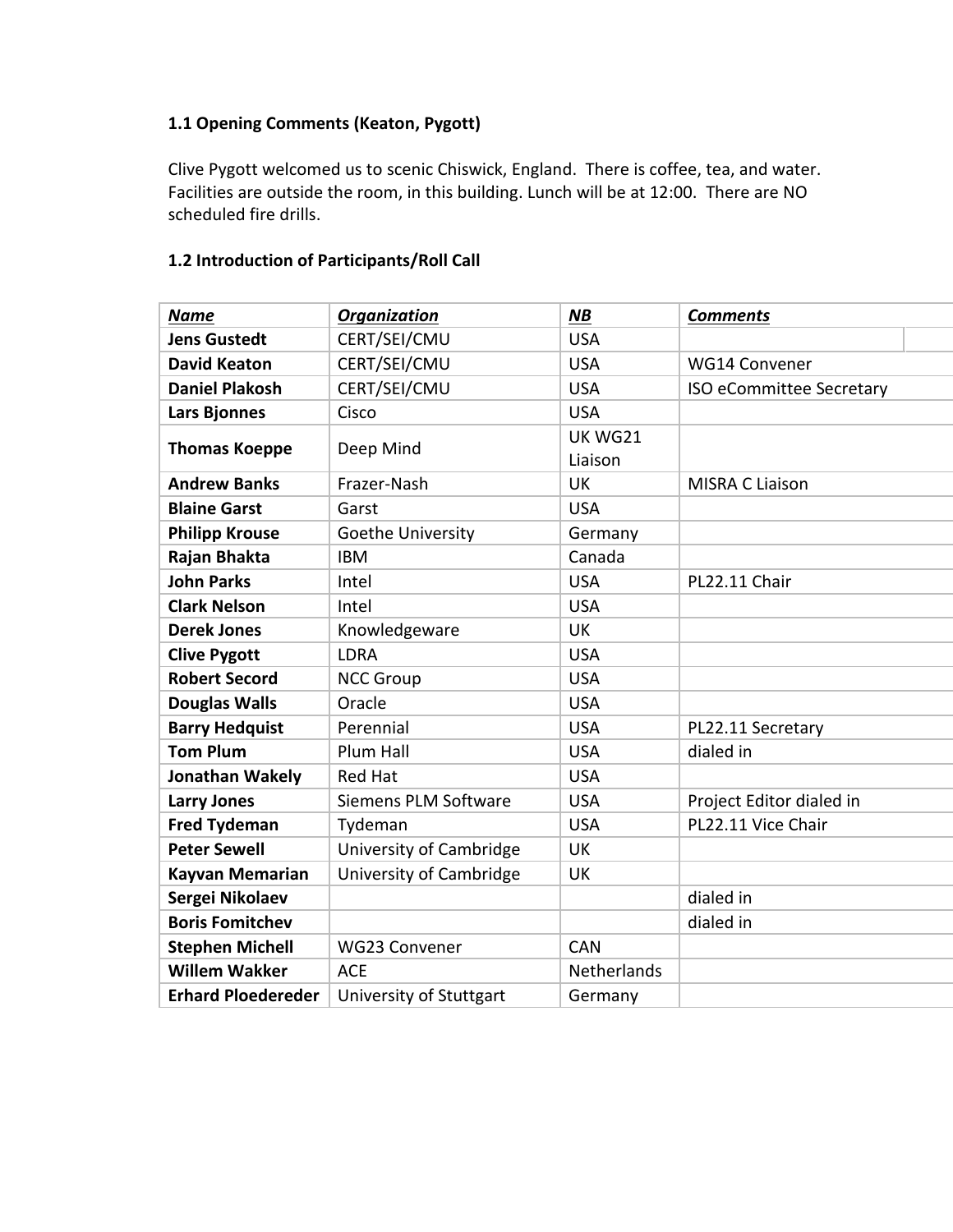#### **1.3 Procedures for this Meeting (Keaton)**

The Meeting Chair and WG14 Convener, David Keaton, announced that procedures would be as per normal. Everyone was encouraged to participate in the discussion and straw polls.

Straw polls are an informal WG14 mechanism used to determine if there is consensus to pursue a particular technical approach or possibly drop a matter for lack of consensus. Straw polls are not formal votes, and do not in any way represent any National Body position. National Body positions are established in accordance with the procedures established by each National Body.

INCITS PL22.11 members reviewed the INCITS Anti-Trust and Patent Policy Guidelines at:

<http://www.incits.org/standards-information/legal-info>

All 'N' document numbers in these minutes refer to JTC1 SC22/WG14 documents unless otherwise noted.

The primary emphasis of this meeting was to review the progress of our subgroups and work on Defect Reports.

David Keaton is the meeting Chair. Barry Hedquist is the Recording Secretary.

## **1.4 Approval of Previous Minutes [\[N1978\]](http://www.open-std.org/jtc1/sc22/wg14/www/docs/n1978.pdf)**

Several typos and minor edits were reported and corrected.

The minutes were approved by unanimous consent with those changes. (Hedquist/Tydeman)

**Final Minutes from Kona will be N1978 Draft Minutes from Chiswick will be N2036 Final Minutes from Chiswick will be N2099**

## **1.5 Review of Action Items and Resolutions (Hedquist)**

ACTION: ALL Review & Comment WG21 N4220, Preprocessor Undefined Behavior paper. DONE - WG21 preprocessor papers coming to WG14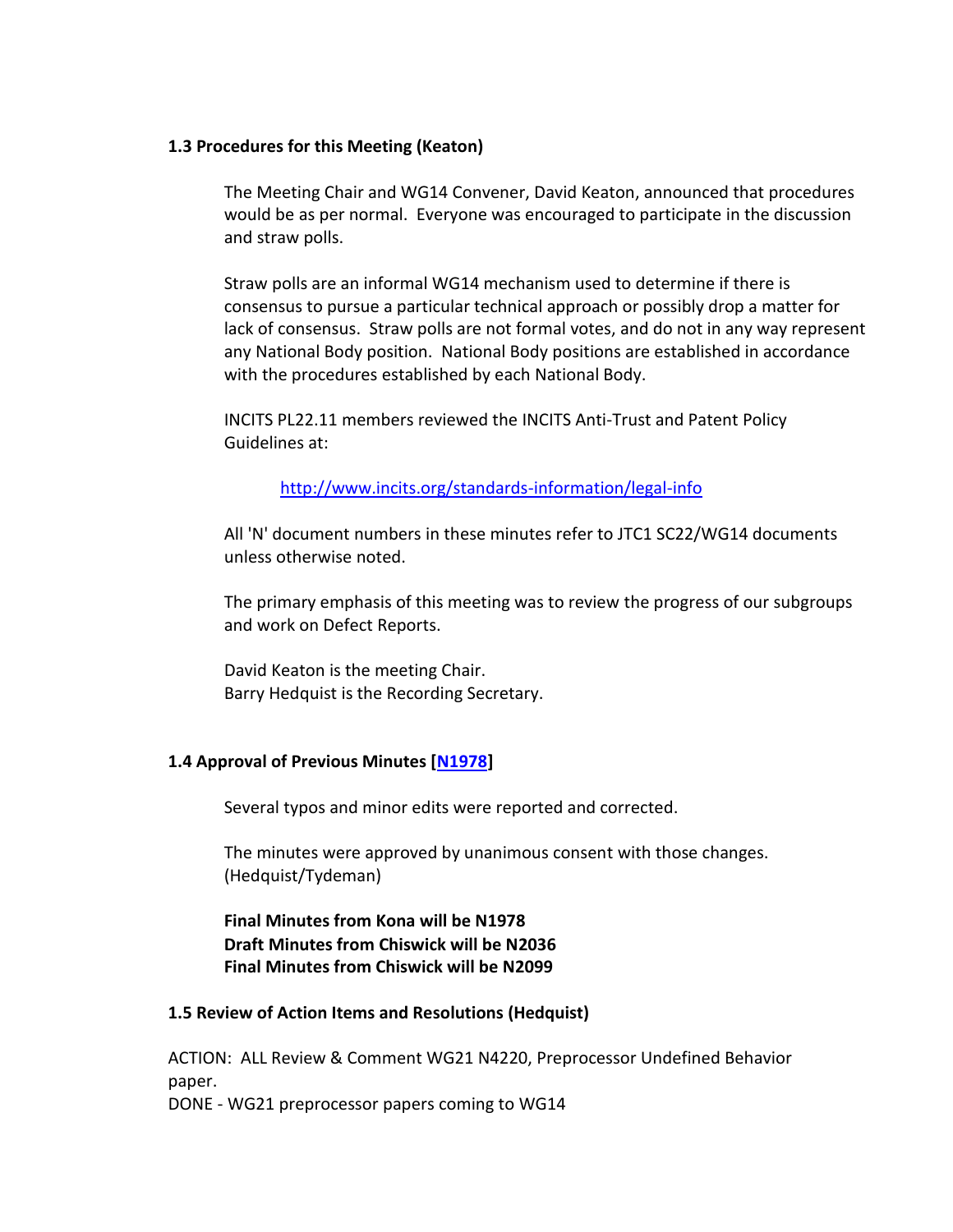ACTION: Barry & David to send email to Daniel on dates for this meeting. October 2016. DONE

ACTION: Convener to add the material regarding Annex K, including 6.3.3, to SD-3. DONE - N2020

ACTION: Convener to send the Technical Corrigenda for DR1, TS 17961 to ISO, with a recommendation to re-publishing the TS 17961, following editorial review (Clive, Blaine, David).

DONE - N2010, N2011

ACTION: Blaine to come up with a Proposed Committee Response for DR 478. DONE

ACTION: Blaine to look at adding DR 479 to DR 469. DONE

ACTION: Blaine to reconcile the relevant sections of DR 427 to develop a Proposed Committee Response. DONE

ACTION: Blaine to write a proposed TC for DR 439, incorporating Point C directly, and Point E as a non-normative note. DONE

ACTION: Clark to roll Point D, DR 439, out into a separate DR. Done - N2027

ACTION: Clark to write a Proposed TC for DR 444. DONE

ACTION: Blaine to adopt the Committee Discussion as a Proposed TC for DR 453. DONE

ACTION: Blaine to fix the typo in DR 452. DONE

ACTION: Blaine to add Fred's words to Committee Discussion for DR 473. Keep the Proposed TC unchanged. DONE

ACTION: Jens to write a Proposed TC for DR 481. DONE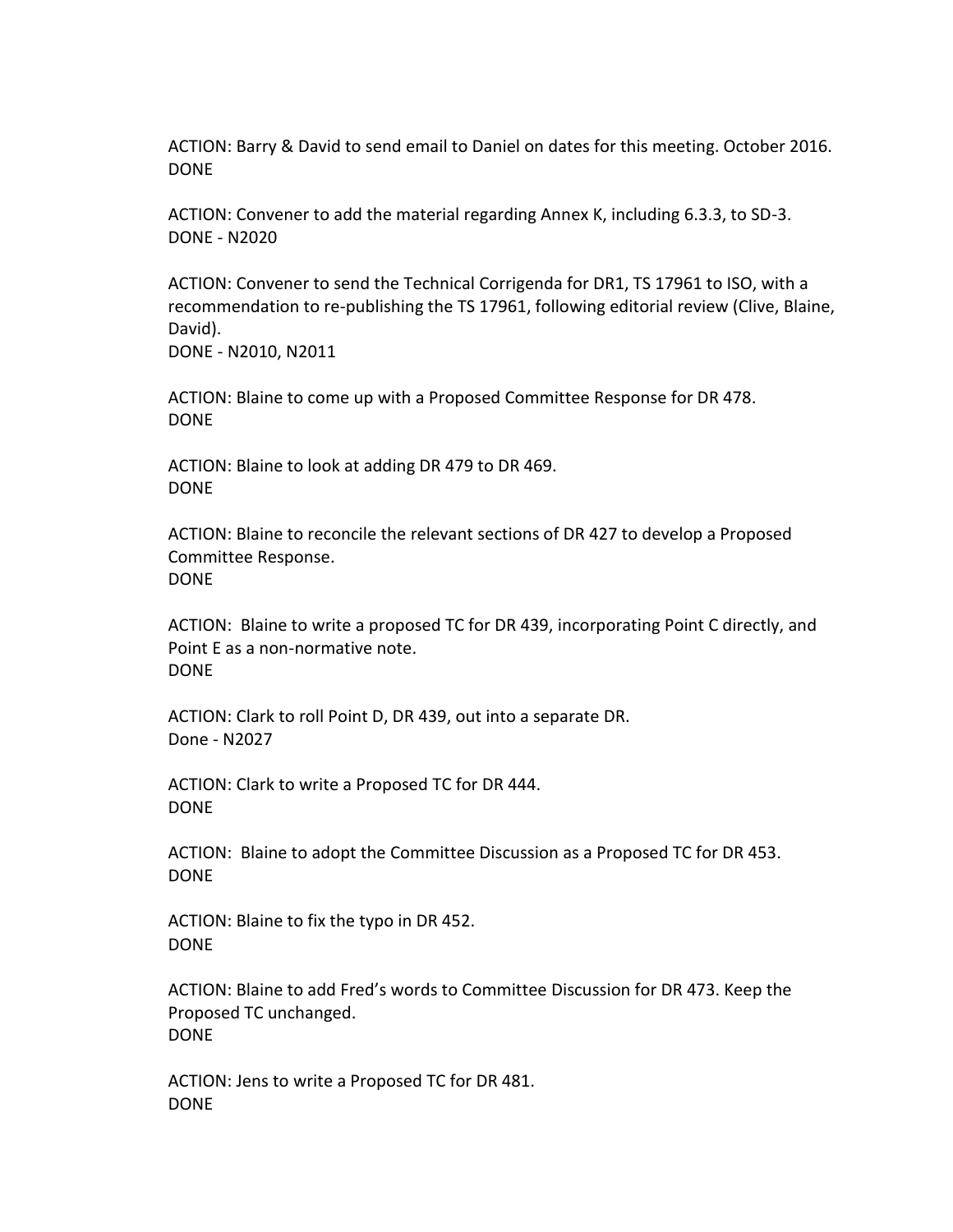ACTION: Blaine to write a Proposed Committee Response for DR 482. DONE

ACTION: Convener to add DR 482 to SD-3 DONE - N2020

ACTION: Blaine to write a Proposed Committee Response for DR 483. DONE

ACTION: Blaine to write a Proposed Committee Response to DR 484. DONE

ACTION: Blaine to write up words for Jens for DR 485. OPEN

ACTION: Convener to check on access to relevant vocabulary standard. DONE - Access is free and there is now a link at the bottom of the WG14 home page.

ACTION: Jens to develop new material based on DR 486 and write new papers that are SD-3 material, and DR material, as needed. **OPFN** 

ACTION: Blaine to write a Proposed Committee Response for DR 486. DONE

ACTION: Convener to get C Standard sources to Blaine, and Jens DONE

#### **1.6 Approval of Agenda, N2022**

Revisions to the Revised Agenda are posted and reflected here.

Added Items: None

Deleted Items: None

Agenda approved by unanimous consent. (Tydeman/Hedquist)

## **1.7 Identify National Bodies Sending Experts**

US, Canada, Netherlands, UK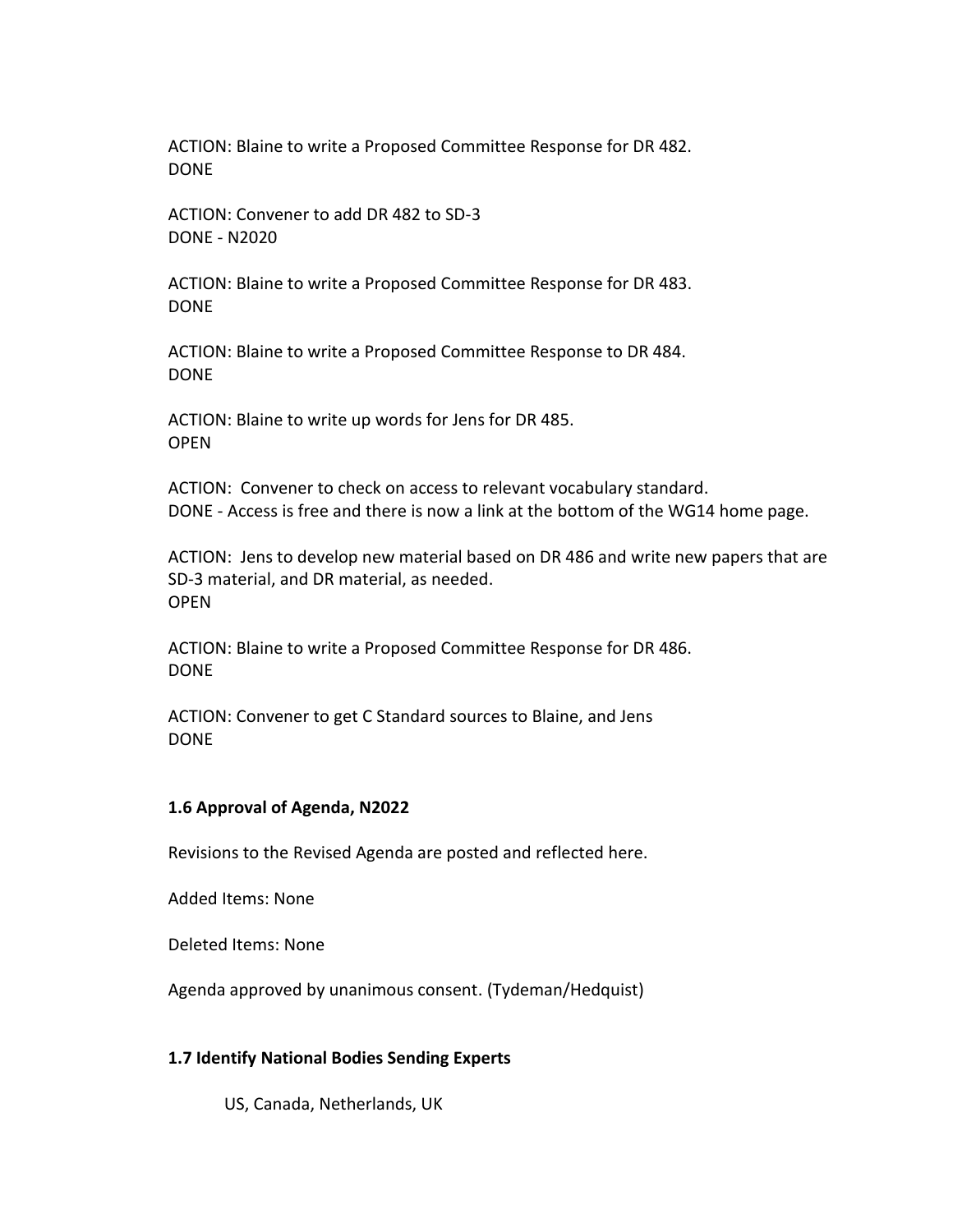# **2. Reports on Liaison Activities**

# **2.1 SC 22 (Keaton)**

INCITS/EB sent out a call for those interested in serving on a Steering Committee for JTC1/SC22. That Call has closed with no response on March 8, 2016. At the April 2016 EB meeting a decision will be made open how to proceed beyond the current year. A one-year notice is required to relinquish the Secretariat.

# **2.2 PL22.11/WG 14 (Parks / Keaton)**

PL22.11 – Ballot for TAG meeting. WG14 – SD-3 N2020

# **2.3 PL22.16/WG 21 (Hedquist)**

There are a number of items being forwarded via the WG 14 Liaison from WG 21.

N2034 - Comma omission and comma deletion (Koppe).

N2016 - Adding Fundamental Type for Short Float

C++ will have a normative reference to C11 in C++17. The 'optional' items for the C 2011 Library may be removed.

## **2.4 PL22 (Hedquist)**

INCITS sent out a Call for Chair for PL22 which closed on March 17 (second call). The issue is now in the INCITS/EB hands. There is a volunteer. Paperwork will be submitted to EB.

## **2.5 WG 23 (Pygott)**

There is a new version of the C language specific area. New vulnerabilities for concurrency.

## **2.6 MISRA C (Banks)**

The company that supports MISRA has been taken over by a for-profit organization. No change to basic MISRA philosophy moving forward. Working on C11 and TS 17961, Secure C. May recommend adoption of Annex K.

## **2.7 Other Liaison Activities - None**

## **3. Reports from Study Groups**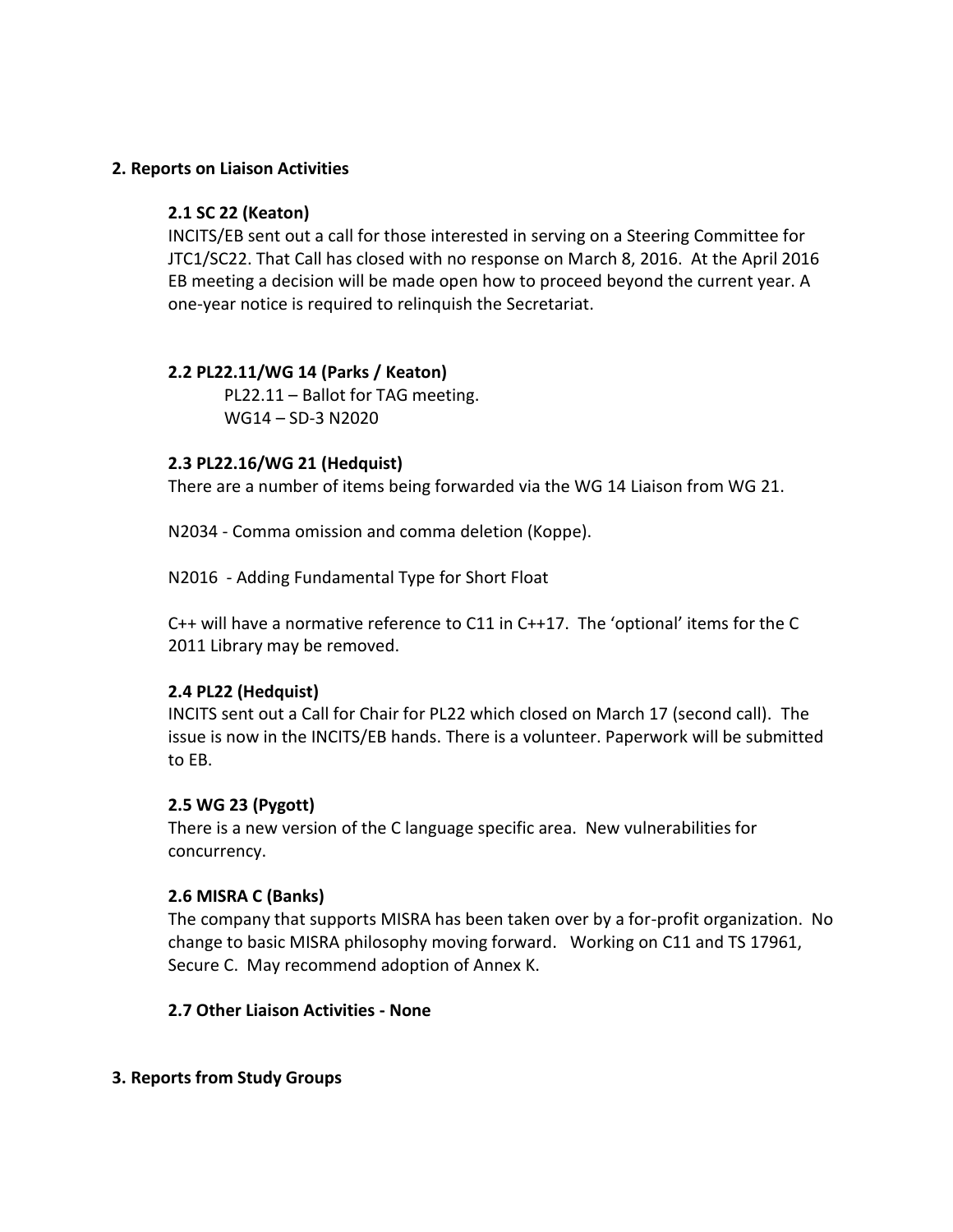# **3.1 C Floating Point activity report (TS 18661) (Rajan)**

Creating DRs for Parts 1-4. IEEE 745 has acknowledged the work of WG14, giving thanks and appreciation for the work of the C Floating Point (CFP) group. *The CFP group is approaching its last milestone in developing a C language binding for IEEE 754-2008: the first four parts of ISO/IEC TS 18661 already have been published and the fifth and final part has been drafted in preparation for ballot.*

*As chair of the 754 revision activity, I'd like to take this occasion, to express my appreciation for CFP's labors over the years, which necessarily involved discovering omissions and inconsistencies in the 754-2008 standard as they developed proposed C bindings for it. The 754 revision activity is intended to address just such omissions and inconsistencies, but in a language-independent context. We have found the CFP experience invaluable for identifying problems and solutions that we can use as a basis for our 754 work. Subexceptions and the pow functions are just the most recent examples that come to mind. The years of CFP effort have significantly expedited the 754 work.*

*-- David Hough, Chair IEEE 754 Revision*

# **3.2 CPLEX activity report (Nelson)**

N2017 in pre-meeting mailing with new material. Title has been changed. CPLEX will hand over a document. Clark expects feedback from WG14 on what parts will look like.

# **4. Teleconference Meeting Reports**

4.1 Report on any teleconference meetings held.

None

## **5. Future Meetings**

5.1 Future Meeting Schedule

- $\bullet$  Fall 2016 Pittsburgh, PA, USA, CERT, Oct 17-21, 2016.
- Spring 2017 Markham, ON, Canada IBM, Apr 3-7, 2017.

## 5.2 Future Mailings

- Post London: 09 May 2016
- Pre Pittsburgh: 19 Sept 2016
- Post Pittsburgh: 14 Nov 2016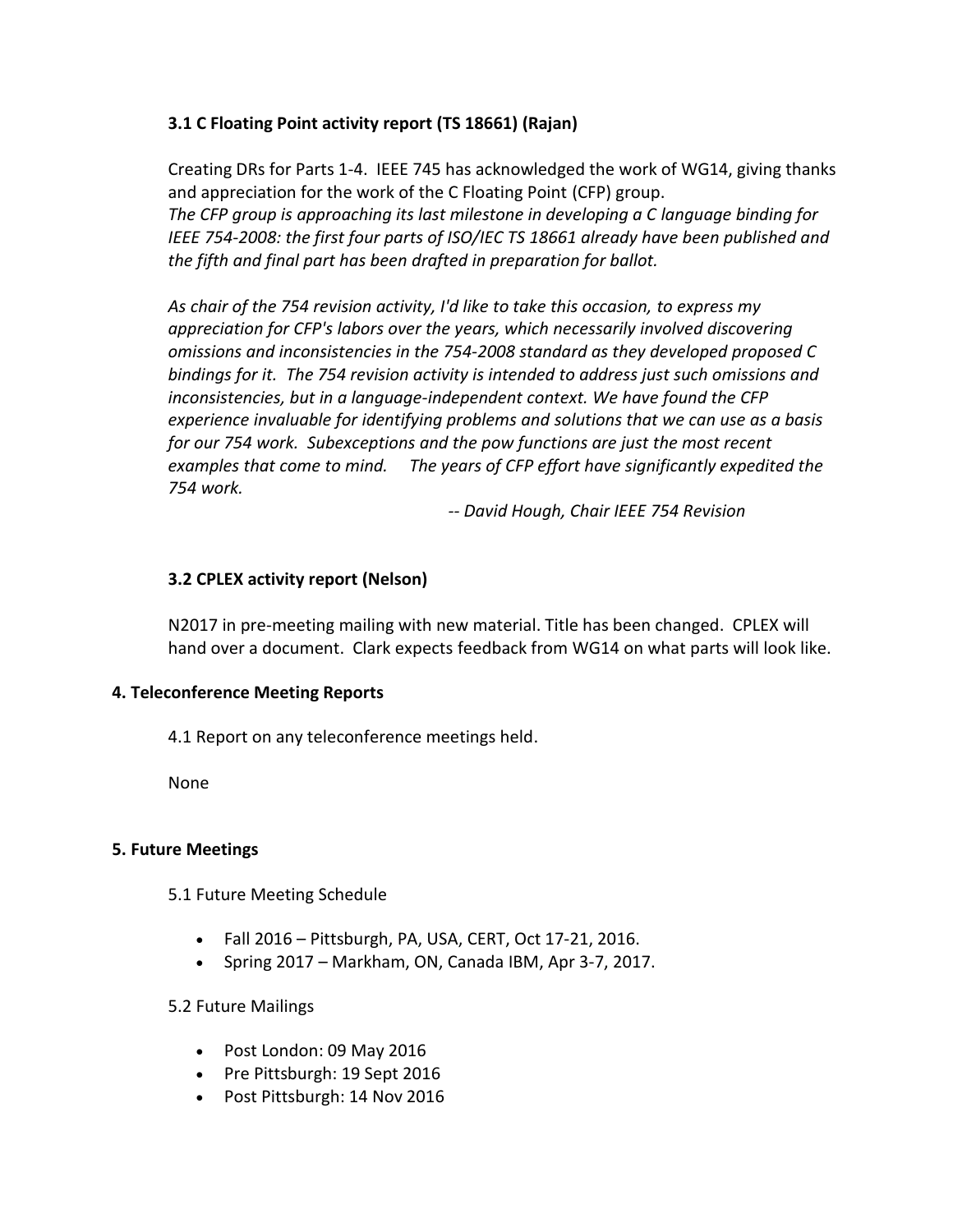#### **6. Document Review**

#### **6.1 Determine whether to categorize these documents as Defect Reports (DR).**

#### **6.1.1 N1987 - timespec versus tm**

There is no question that these are contained in the normative text. The reference is wrong. DR 487

**6.1.2 N1991 - c16rtomb() on wide characters encoded as multiple char16\_t** DR 488

#### **6.1.3 N1994 - Integer Constant Expression** DR 489

**6.1.4 N1995 - Unwritten Assumptions about if-then** DR 490

**6.1.5 N1996 - Constraints on defined** Moved to 6.3.8.

**6.1.6 N1997 - Missing syntax**

Moved to 6.3.9.

**6.1.7 N2000 - Concern with Keywords that Match Reserved Identifiers** DR 491

**6.1.8 N2006 - TS 17961 Potential DR and Change for C2X: Additions to 5.4**

First part is a DR 2 for the TS, second part is for C2X (6.3.10).

Rule 5.40 names a number of functions that can attempt to write beyond the bounds of the target array, if supplied with tainted input, namely: fscanf, scanf, vfscanf, vscanf, sscanf, vsscanf and sprint.

The observation is that vsprintf should be included in this list. Also the s versions of all the above (including vsprintf s) should be included, as they also can write beyond the end of the target array.

It is suggested that this is a defect rather than an enhancement, as from the rationale for the rule, they should have been included when drafted.

Part 2 – Moved to 6.3.10

# **6.1.9 N2007 - Potential DR and Change for C2X: Named Child struct-union with no member DR 492 (Part 1 only)**

Move Part 2 to 6.3.11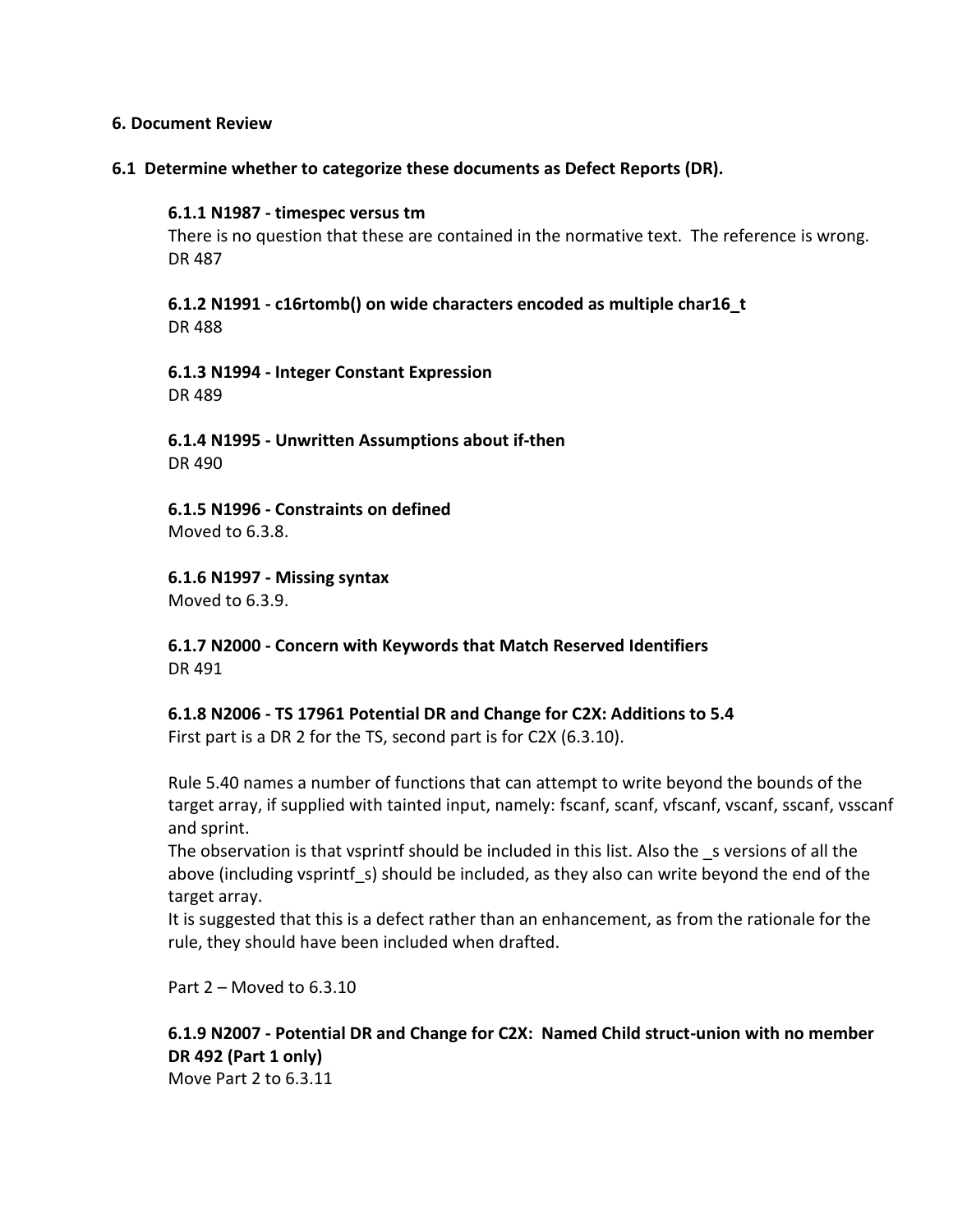## **6.2 Documents scheduled for a specific time.**

## **6.2.1 N2004, N2005 - TS 18661-5 Update & Slide Deck (Monday afternoon)**

Rajan presented. Part 5 is Supplementary attributes, and incorporates input from the October 2015 meeting, and from Joseph Myers.

## **ACTION: Convener to forward PDTS 18661-5 to SC22 for DTS Ballot**.

# **6.2.2 N2016 Adding Fundamental Type for short float (Monday afternoon)**

Boris Fomitchev presented via call in. The goal is to add a new fundamental type, short float: a floating-point type of unspecified length, shorter or equal to float. The goal is to provide language option to represent platform-specific floating-point values shorter than float. Short floats are in use by a number of implementations, including OpenGL, Arm, and TI.

Numerous comments from attendees, many in favor, some not. The paper is well underspecified for use of a specified type. Rajan pointed out that using Part 3 of the TS 18661 may work. Blaine pointed out that their intent may be the use of short float is not per IEEE.

Straw Poll: Should WG14 continue along the lines of N2016. Y-18, N-1, A-5. Clear consensus to move forward.

## **ACTION: Boris Fomitchev and Sergei Nikolaev to develop the next iteration of N2016.**

## **WG21 Liaison Statement**

**WG14 is sympathetic to the direction of N2016, and has solicited an additional paper providing more details. WG14 prefers the term 'short float'.**

## **6.2.3 N2012, Clarifying the C Memory Model (Tuesday morning)**

 N2013, C Memory Object and Value Semantics N2014, What is C in practice? (Cerberus survey v2): Analysis and Response. N2015, What is C in practice? (Cerberus survey v2): Analysis of Responses - w/ Comments

A presentation in slide format covering the content of N2012. The above papers provide summarization of a study undertaken to identify and provide recommendations on confusing issues within the C Standard and recommendations for clarification. For example, the study points out that undefined behavior creates a large amount of confusion w.r.t. what to expect as behavior from a given compiler. Blaine believes that the "Trust the Programmer" model has been eroded. A real bottom line is to minimize the use of 'undefined behavior' within the Standard. Similar, although not to the same degree, for 'unspecified behavior'.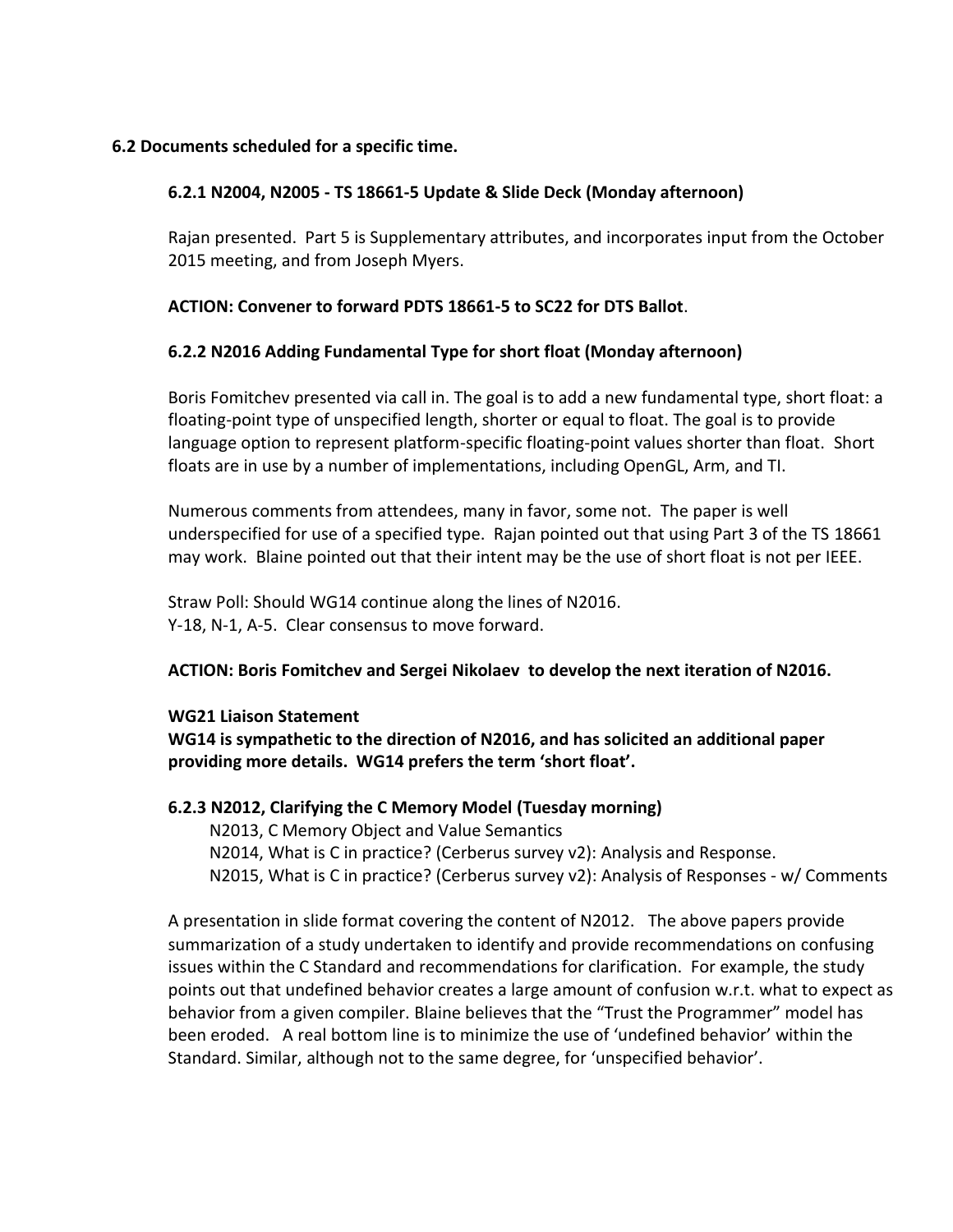The study addresses many other areas of potential improvement of the C Standard, and bears looking at in detail.

6.2.4 TR 24772-3, Guidance to avoiding vulnerabilities in programming languages, Part 3, C (Last item Thursday) N2018 (supersedes N1980)

Clive presented N2018, and would like us to sign off on its content so it can be published by WG23. Stephen Michell pointed out that not all the vulnerabilities are in the document. This is a Technical Report, not even a Technical Specification.

There seems to be a lack of support for this document. Suggestions for changes can be submitted to WG14 (Clive).

#### **WG14 Liaison Statement to WG23**

**WG14 does not want to own this document, but encourages members to submit suggestions for changes to Clive Pygott.**

#### **6.3 Other Documents**

#### **6.3.1 N1989 - C language extension (multilevel break)**

This paper is a submission for a new feature for C2X. It proposes a multilevel break, as in 'break n' where 'n' indicates the number of break loops. The Committee does not seem to be in favor of this proposal. No objection to not pursuing.

## **6.3.2 N1990 - Array Types and Bounds Checking**

The material here would break existing code. We could make it easier for static analysis tools to do size checking, but in general there is no sentiment to move forward.

# **ACTION – David to add to the C2X charter a guideline for future APIs, size should be specified prior to an array.**

#### **6.3.3 N2008 - Proposed enhancement for C2X, enum representation type**

The paper proposes syntax for enums that are being used for C++, so why not use those? There can be subtle differences between C++ and this paper. We should move the common subset of that used in C++ into C. Should we do that? Yes. There are some questions we would need to resolve.

The second proposal is to remove the implicit cast from integral types to (new style) enums. The C++ model differs from C and the intent of the second proposal is to follow C++.

#### **ACTION: Convener to add N2008 to SD3.**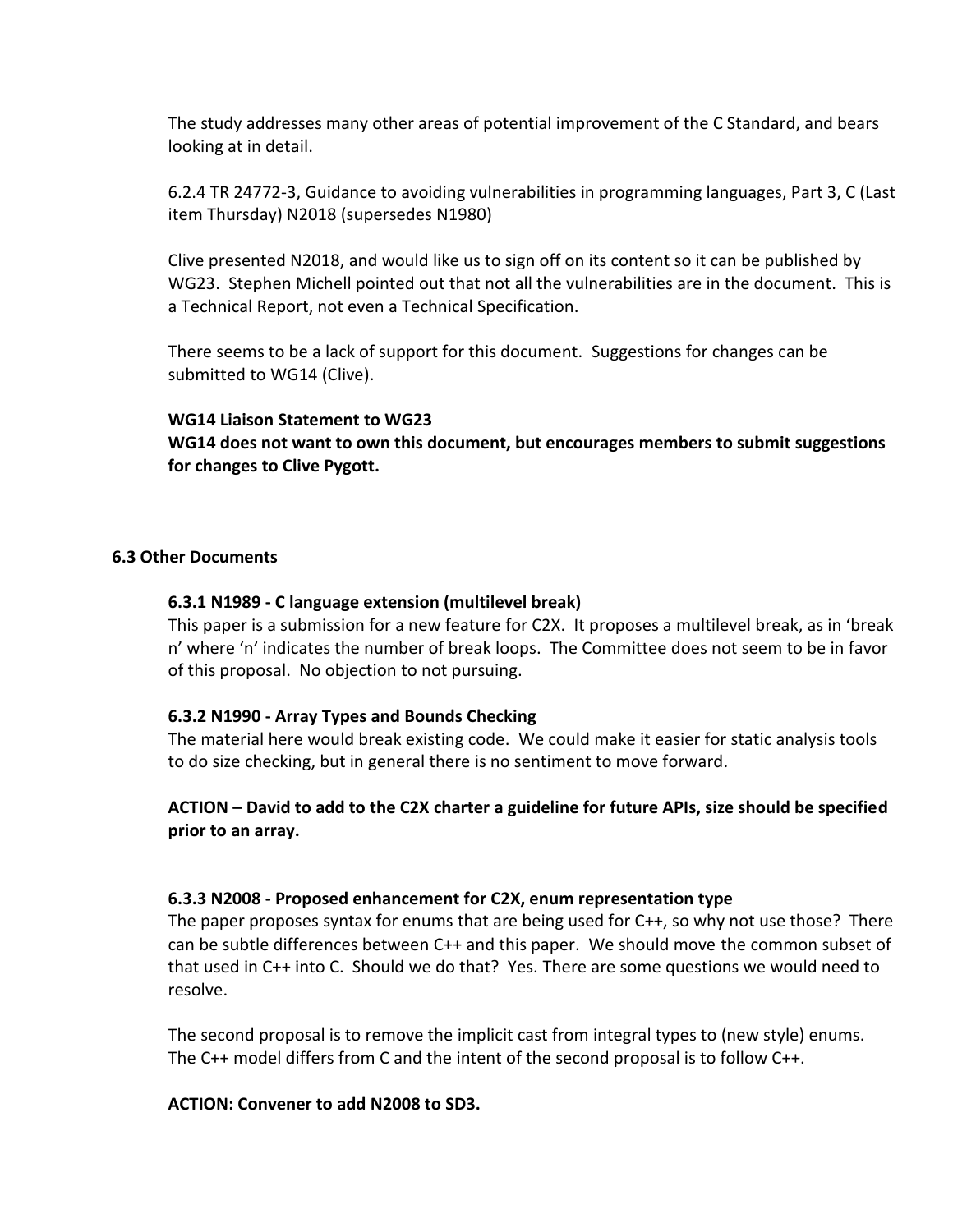# **6.3.4 N2009 - First pass at a LaTeX conversion of the Standard.**

See 8.1.3.1, N2024

# **6.3.5 N2017 - Extensions for parallel programming, Pt 1: Thread-based parallelism**

N2017 matches the Working Draft of the CPLEX study group adopted 2016-03-07. Only the document identification and title page have been changed. What do we want to do with this paper? We could forward it to SC22 and obtain a NWI. We could wait to see what happens with 'Closures' or OpenMP or any other library or language approach. We could keep working on it. The 'features' contained here are almost out of Silk and OpenMP.

# **ACTION: Convener to prepare a draft New Work Item Proposal by the SC22 Plenary in September 2016.**

# **6.3.6 N2021 - Preliminary C2x charter**

David went through his work on the C2x charter. DRs in the next TC will be those that are CLOSED at Markham, April 2017. (Do LaTeX conversion first, then look to publish a TC.) Should the next Standard be driven by Content, or by Schedule? Proposed Schedule:

CD Registration (bugfix) — December 2016 CD Ballot (bugfix) — June 2017 DIS Ballot (bugfix) — December 2017 CD Registration (C2x) — December 2019 CD Ballot (C2x) — December 2020 DIS Ballot (C2x) — December 2021

# **6.3.7 N2023, N2034 - Comma omission and comma deletion (Koppe) (8.1.4.2)** See 8.1.4.2

# **6.3.8 N1996 – Constraints on defined**

Is defined an identifier or an operator. Larry says it's both, depending on context. No committee action at this time.

# **6.3.9 N1997 – Missing syntax**

## examples from Rajan

There is no DR here, but the Standard seems to be unclear as to where Pragma can be used. We would need a volunteer to write the grammar needed for this. What is the problem to be solved? That is not clear. There seems to be no sentiment to add such grammar to the Standard.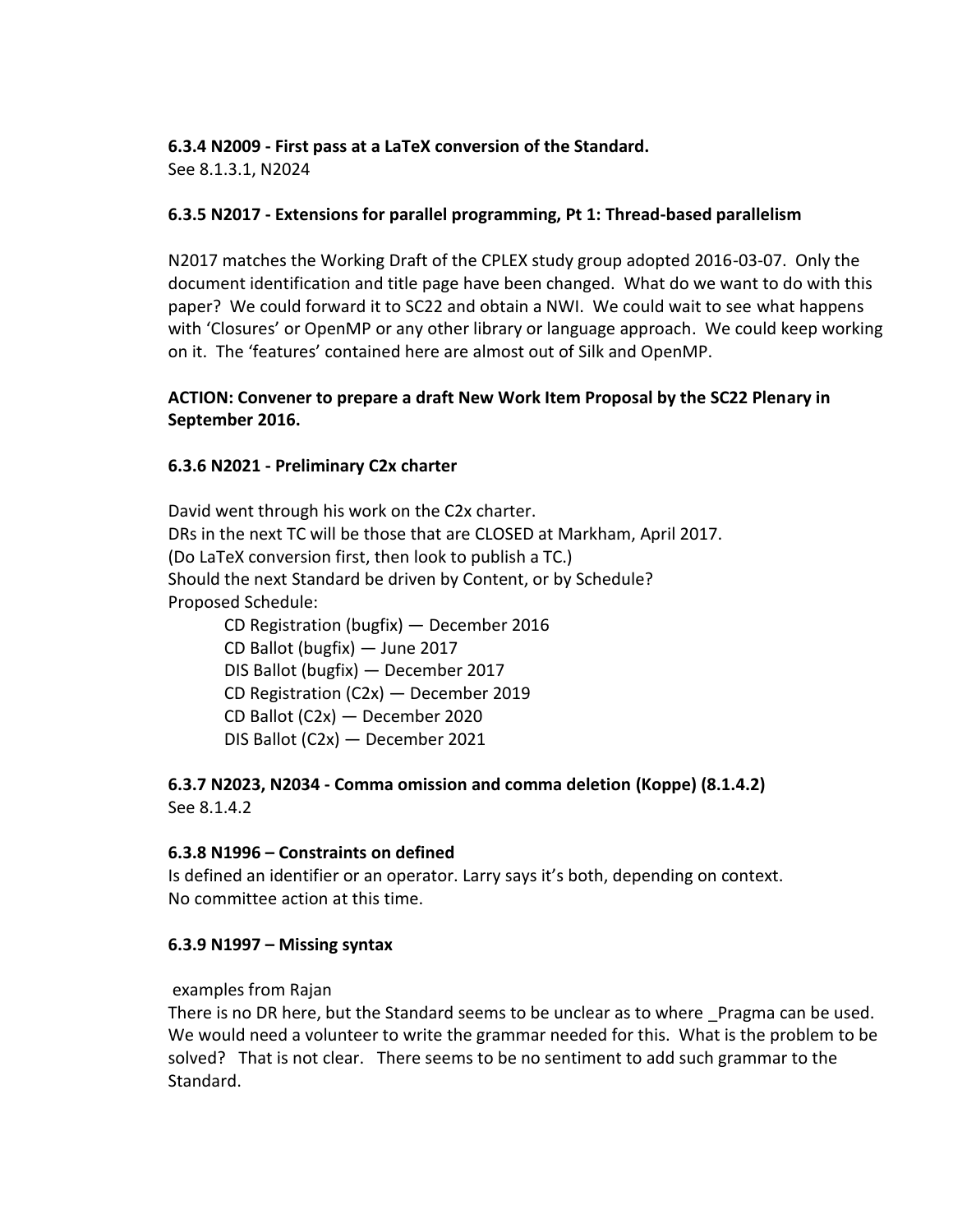## **6.3.10 N2006, Part 2 – TS 17961 addition to C2X**

Clive

How do we want to handle updating the TS with the items listed here. Create a new study group?

# **ACTION: David K to add "Secure Coding TS Update" to the agenda Pittsburgh.**

**6.3.11 N2007, Part 2 – Named Child struct-union with no member for C2X** Is this issue a constraint? Yes, and there's a good reason for it. No further action.

## **7. Defect Reports**

# **7.1 Discussion on the Defect Report Process**

Blaine covered the basic DR process.

# **7.2 ISO/IEC 9899:2011 Defect Reports [\[N1986\]](http://www.open-std.org/jtc1/sc22/wg14/www/docs/n1986.htm)**

#### **DRs in REVIEW**

- **DR 406 – Moved to Closed**
- **DR 407 – Moved to Closed**
- **DR 423 – Moved to Closed**
- **DR 431 – Moved to Closed**
- **DR 437 – Moved to Closed**
- **DR 441 – Moved to Closed**
- **DR 452 – Moved to Closed**
- **DR 462 – Moved to Closed**
- **DR 470 – Moved to Closed**
- **DR 472 – Moved to Closed**
- **DR 474 – Moved to Closed**

## **DRs in OPEN Status**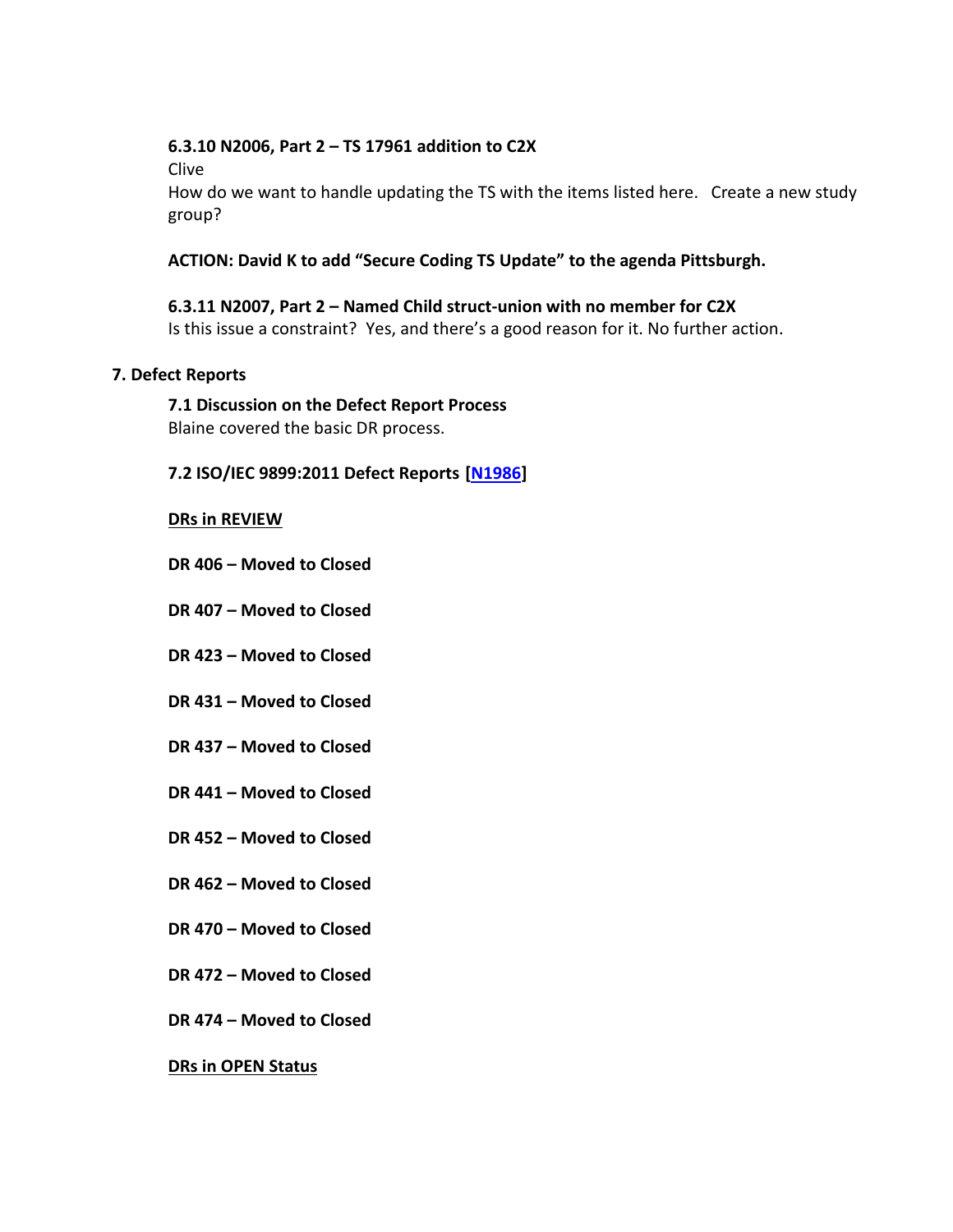**DR 409 - f(inf) is inf being a range error Moved to Review**

**DR 427 - Function parameter and Return Value Assignments Moved to Review**

**DR 439 See N2027 (Nelson) for material concerning point D of DR 439. Point D aside: Moved to Review w/o Point D**

**Point D (N2027)** There are two DRs here. One for alignment case, another for atomic case. **DR 494** – The alignment specifier part

**DR 495** - The atomic type specifier case: what happens in file scope of the first form of the declaration?

**ACTION Blaine to write up DR 494 and DR 495 with Clark's assistance from N 2027.**

#### **DR 444**

See N2028.

Rajan – Is this implementable everywhere? Clark – that's not the point of this DR. **ACTION – Blaine to take the words from N2028 and construct a Proposed TC for DR 444 Leave OPEN**

**DR 453**

**Moved to Review**

**DR 465 Moved to Review**

## **DR 467**

There is reflector email that disagrees with the Proposed TC for paragraph 12 (5.2.4.2.2 #12). Replace that with the Committee Discussion above it. **Leave OPEN**

## **DR 469**

N2019 is a revised Suggested Technical Corrigenda, and addresses the issue that the behavior of a recursive mx\_unlock was simply missing from the Standard.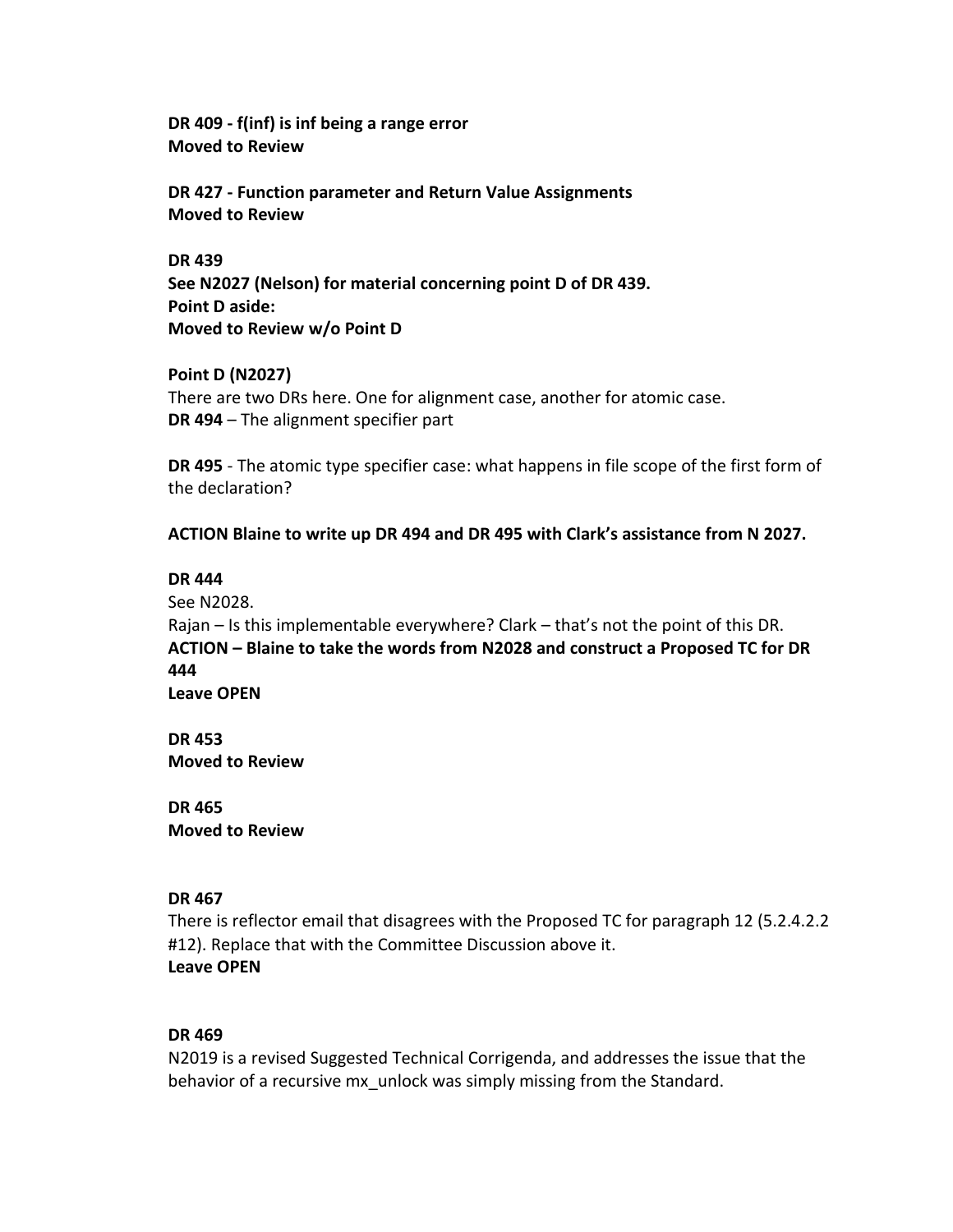N2026 is the 'other' paper written to address the same issues.

Blaine has N2019 that he believes addresses this DR. Long discussion on thread termination, what it means, reconciling the two papers. Douglas: Unlocking v. releasing.

## **ACTION: Blaine to reconcile N2019 and N2026 for DR 469. Leave OPEN**

## **DR 473 (N1903)**

Revised Proposed TC exists Needs to be reworked. Should say '..if and only if…' in a number of places where it says '..only occurs if…' in three places - domain, pole, and range. **Leave OPEN**

#### **DR 475**

Adopt the Committee Discussion of April 2015 as a Proposed TC. **Moved to Review**

#### **DR 476 - volatile semantics for lvalues [\[N1956\]](http://www.open-std.org/jtc1/sc22/wg14/www/docs/n1956.htm) (Sebor)**

We would define a new term, volatile access, and applied it as needed. C++ compatibility item.

#### DR 476 Resolution paper on Wiki.

Change made in 6.7.3 is wrong. J.3.10 goes away. The words are 'closer' to that in C++, but are really designed to fix 'volatile' in C. The change for Annex L looks wrong. Make that a separate DR, and leave it alone here.

**ACTION: Blaine to strike the L portion in the DR 476 Resolution paper.**

**ACTION: Robert Secord to write a new DR for the Annex L portion contained in the DR 476 Resolution paper. Leave OPEN**

**DR 477 - nan should take a string argument [\[N1957\]](http://www.open-std.org/jtc1/sc22/wg14/www/docs/n1957.htm) (Sebor) Moved to Review**

**DR 478 - Valid uses of the main function [\[N1960\]](http://www.open-std.org/jtc1/sc22/wg14/www/docs/n1960.htm) Moved to Review**

**DR 479 - Unclear specification of mtx\_trylock on non-recursive mutexes [\[N1963\]](http://www.open-std.org/jtc1/sc22/wg14/www/docs/n1963.htm) ACTION: Blaine to look at adding DR 479 to DR 469. Leave OPEN**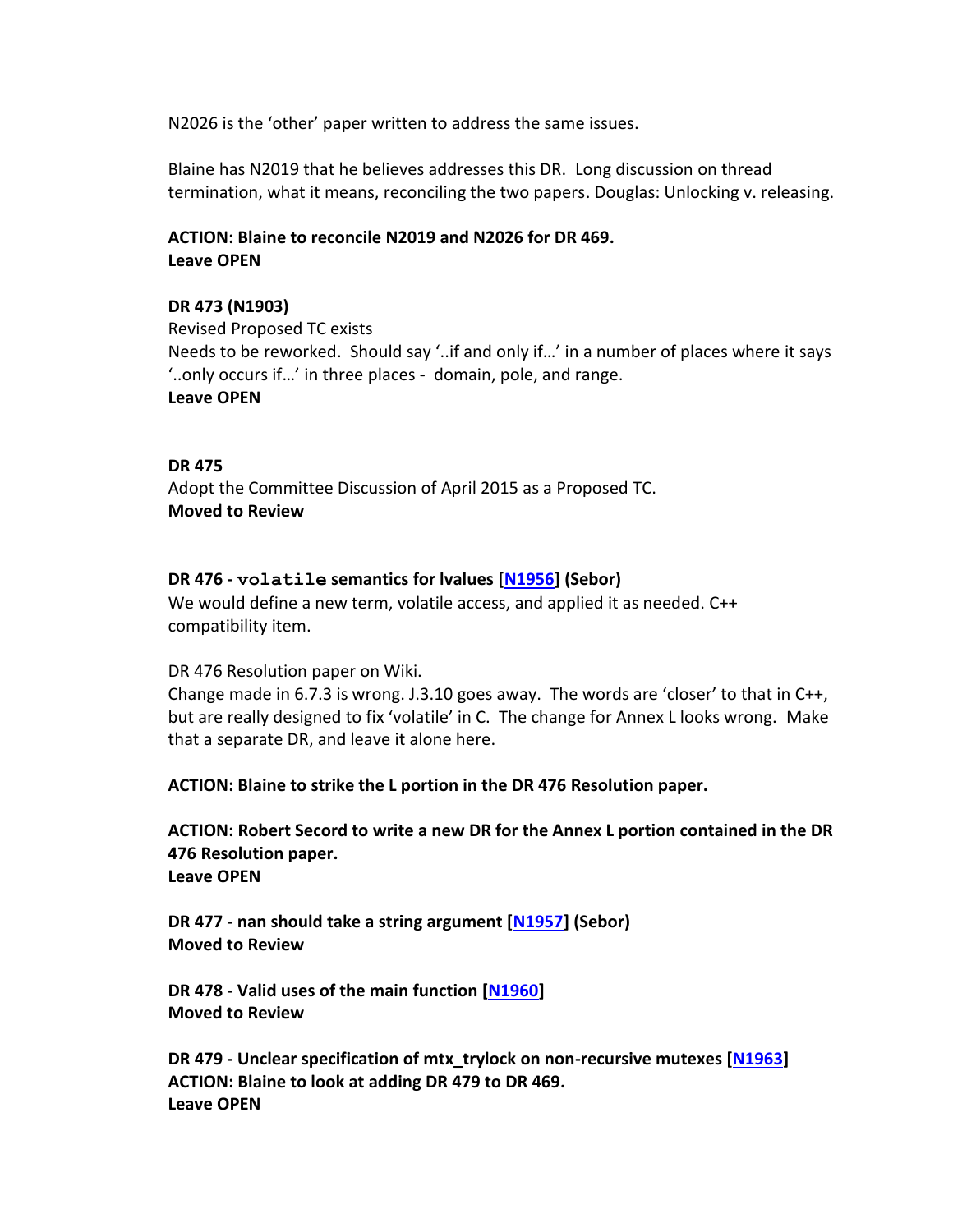**DR 480 - cnd\_wait and cnd\_timewait should allow spurious wake-ups [\[N1964\]](http://www.open-std.org/jtc1/sc22/wg14/www/docs/n1964.htm)** Reword to remove 'endeavors'. **Leave OPEN**

#### **DR 481 - Controlling expression of \_Generic primary expression [\[N1930,](http://www.open-std.org/jtc1/sc22/wg14/www/docs/n1930.htm) N2001]**

Reviewed N2001. Type qualifiers are dropped from L value conversions (fn). Also: lvalue conversion, .. array to pointer conversion.. or function to pointer conversion…'

**Leave OPEN**

#### **DR 482- Macro invocation split over many files [\[N1942\]](http://www.open-std.org/jtc1/sc22/wg14/www/docs/n1942.htm)**

Move the 2<sup>nd</sup> paragraph of Committee Discussion to PCR. **Leave Open**

#### **DR 483- \_\_LINE\_\_ and \_\_FILE\_\_ in macro replacement list [\[N1943\]](http://www.open-std.org/jtc1/sc22/wg14/www/docs/n1943.htm)**

See also WG21 N4220. There is no real world impact for this change. Nobody is getting this wrong. It is already 'sufficiently' well specified.

## **Moved to Review**

#### **DR 484 - Invalid characters in strcoll() [\[N1944\]](http://www.open-std.org/jtc1/sc22/wg14/www/docs/n1944.htm)**

POSIX requires this. We decided some time ago to not set new errnos due to performance issues. **Moved to Review**

# **DR 485 - Problem with the specification of ATOMIC\_VAR\_INIT [\[N1951\]](http://www.open-std.org/jtc1/sc22/wg14/www/docs/n1951.htm)**

New document coming: 'Revised PTC for DR 485' More work is needed. **ACTION Jens and Clark to rework the 'Revised PTC for DR 485' Leave OPEN**

**DR 486 - Inconsistent specifications for arithmetic on atomic objects [\[N1955\]](http://www.open-std.org/jtc1/sc22/wg14/www/docs/n1955.htm)** *ACTION: Blaine to write a Proposed Committee Response for DR 486.-Done* **Moved to Review**

#### **DR 487 – timespec v. tm (N1987)**

Section referenced in the paper should be 7.27 v. 7.21. Why does it differ? The text in the footnote should be normative, and added to the normative portion of the text. Accept Suggested TC as Proposed TC.

# **Leave OPEN**

**DR 488 – c16rtomb on wide characters encoded as multiple char16\_t (N1991)**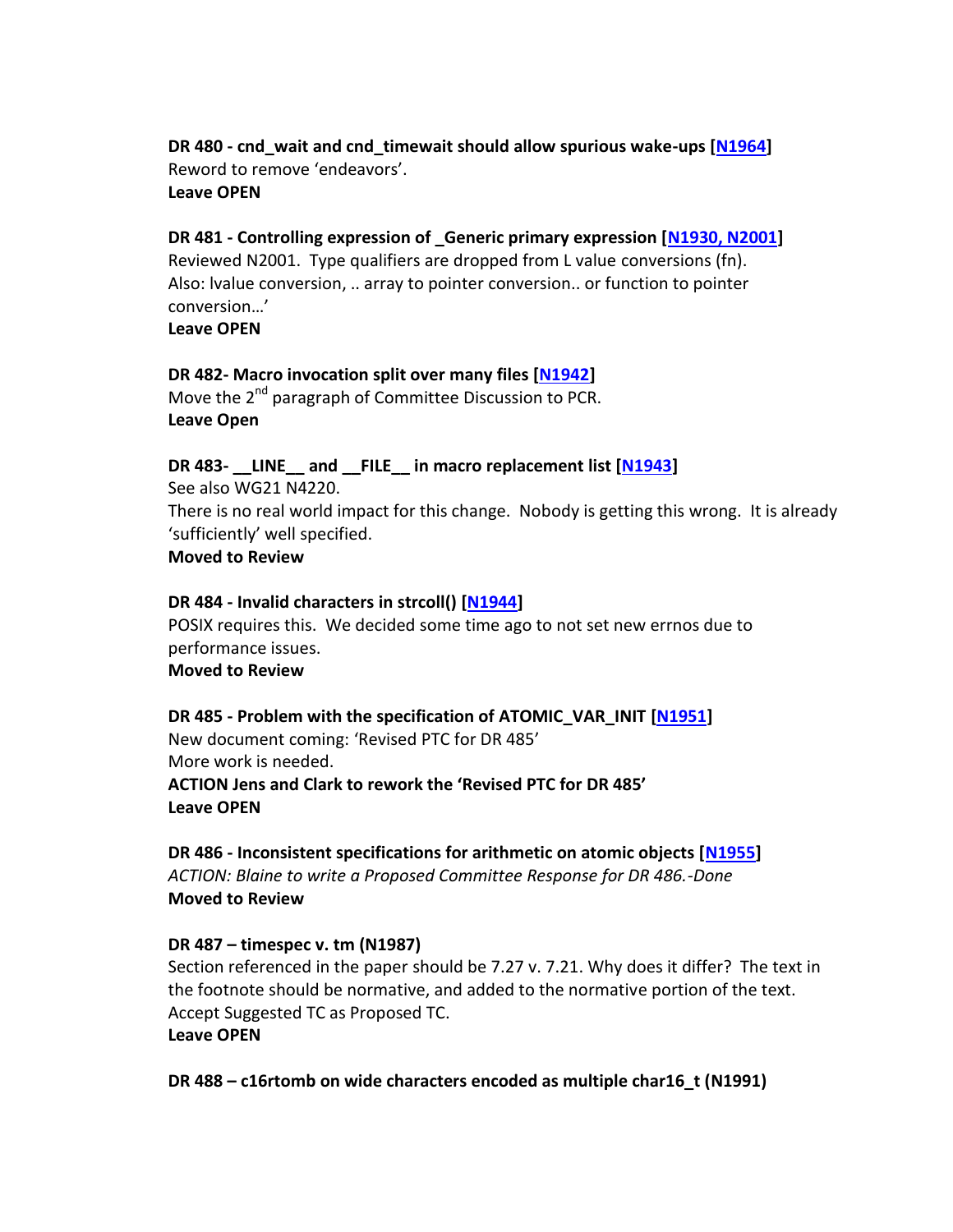This may be a misspecification that does not handle all legal input. This is a bug in the Standard.

**ACTION – Philipp Krause to write a Suggested TC along the lines of the second option for DR 488.** 

# **DR 489 – Integer constant expression (N1994)**

This is a 'radical change' to the Standard, a new feature. Needs a Proposed Committee Response. C++ has words for an 'unevaluated context'. We have a growing number of these. This is a possible candidate for SD 3 for C2X.

Straw Poll: Is this a problem? 2-8-7 No.

# **ACTION: Blaine to write a Proposed Committee Response for DR 489**

## **DR 490 – N1995**

There is no question posed here. This needs a Proposed Committee Response. **ACTION: Blaine to write a Proposed Committee Response to DR 490.**

## **DR 491 – Concern with keywords that match reserve identifiers, N2000**

Keywords without an underscore are not reserved. The second change in the Suggested TC for DR 491 is wrong.

**Straw Poll – Adopt the first bullet as a Proposed TC, 11-4-5 – Passes**

**ACTION – Blaine to adopt the first bullet of the Suggested TC as the Proposed TC for, including 'by the program' for DR 491.**

**DR 492 - Named child struct/union that doesn't declare a member. (N2007)** The first part only. This does not appear to be a defect. Does this need to be fixed. (Y-N-A) 1-12-6 – No

# **ACTION – Blaine to write a Proposed Committee Response for DR 492.**

# **DR 493 N2025**

We are going through the questions asked with some discussion. All of the revised material in response to DR 493 will be folded into DR 469. **Leave OPEN**

# **7.3 TS 17961:2013 Defect Reports [N1985]**

**7.4 TS 18661-1 Defect Reports [N2029]**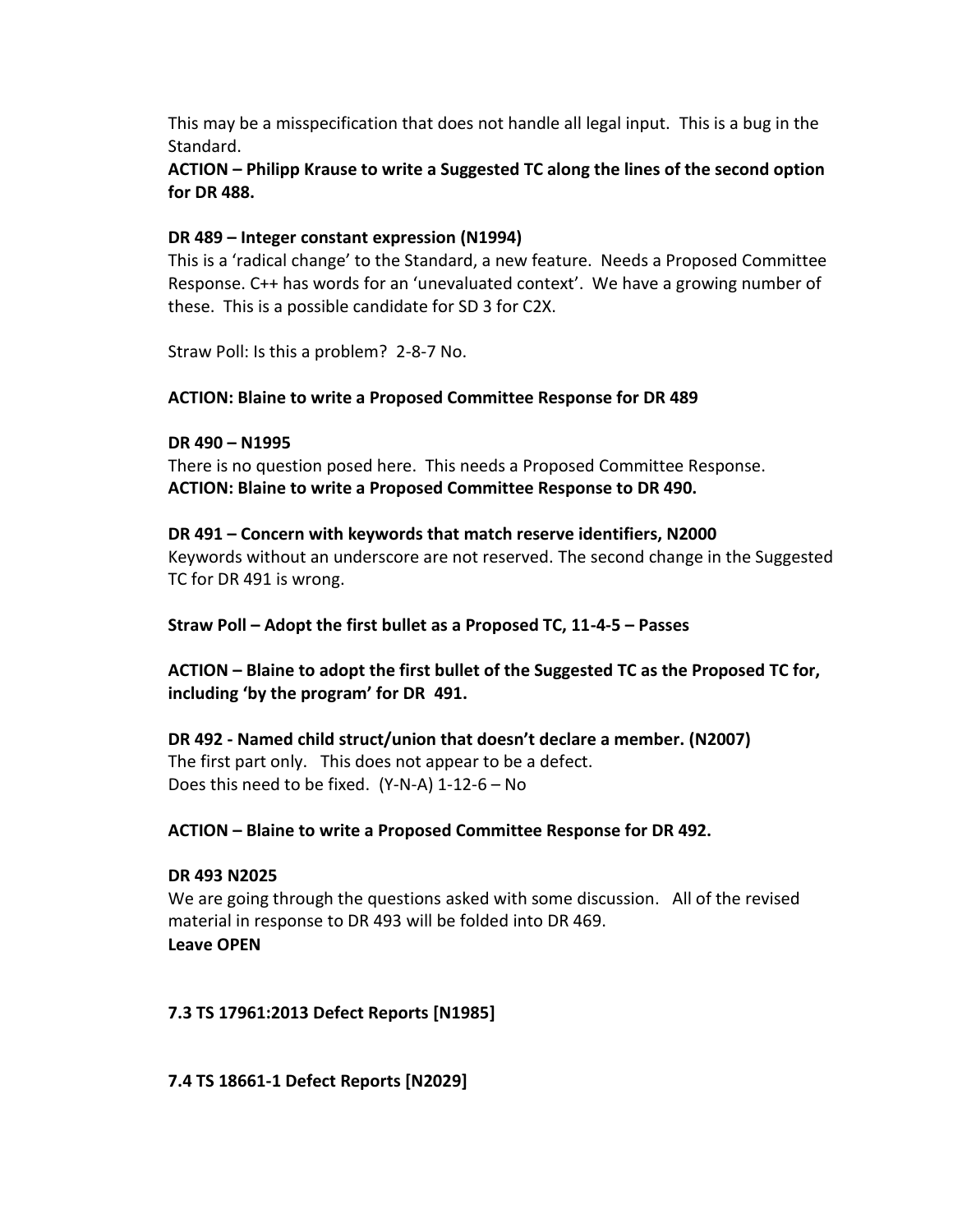N2029 contains several potential DRs

DR 1, 7.4.1 Typos – 2 C 7.6.1a#4 - function should be 'function' C7.6.24a#3 – fetestexcept should be fettestexceptflag

DR 2, Functions that round result to narrower type don't always

DR 3, not a DR, Specification for nonexistent case – editorial

DR 3, Feature macros and header file inclusions WANT macros must precede the header file that makes use of them. TS 18662-2 DR 1 – Typos – not a DR, editorial

TS 18662-3 Typos – not a DR, editorial

DR 1 - Error in function name. 'scoshdNx' should be 'coshdNx'. editorial.

#### **8. Other Business**

**8.1 Documents for the next meeting that can be reviewed time permitting.**

- **8.1.1 Existing Defect Reports**
- **8.1.1.1 N2027, DR 439**
- **8.1.1.2 N2028, DR 444**
- **8.1.2 Are these DRs?**

**8.1.2.1 N2025, Mutex Initialization Underspecified - DR 493**

#### **8.1.2.2 N2026, Wording for Recursive Mutex Specification**

This document conflicts with DR 469 and N2019 written by Blaine covering the same material. Treat this paper as input for DR 469.

#### **8.1.2.3 N2031 Offsetof Underspecified - DR 496**

#### **8.1.2.4 N2032 White space character - DR 497**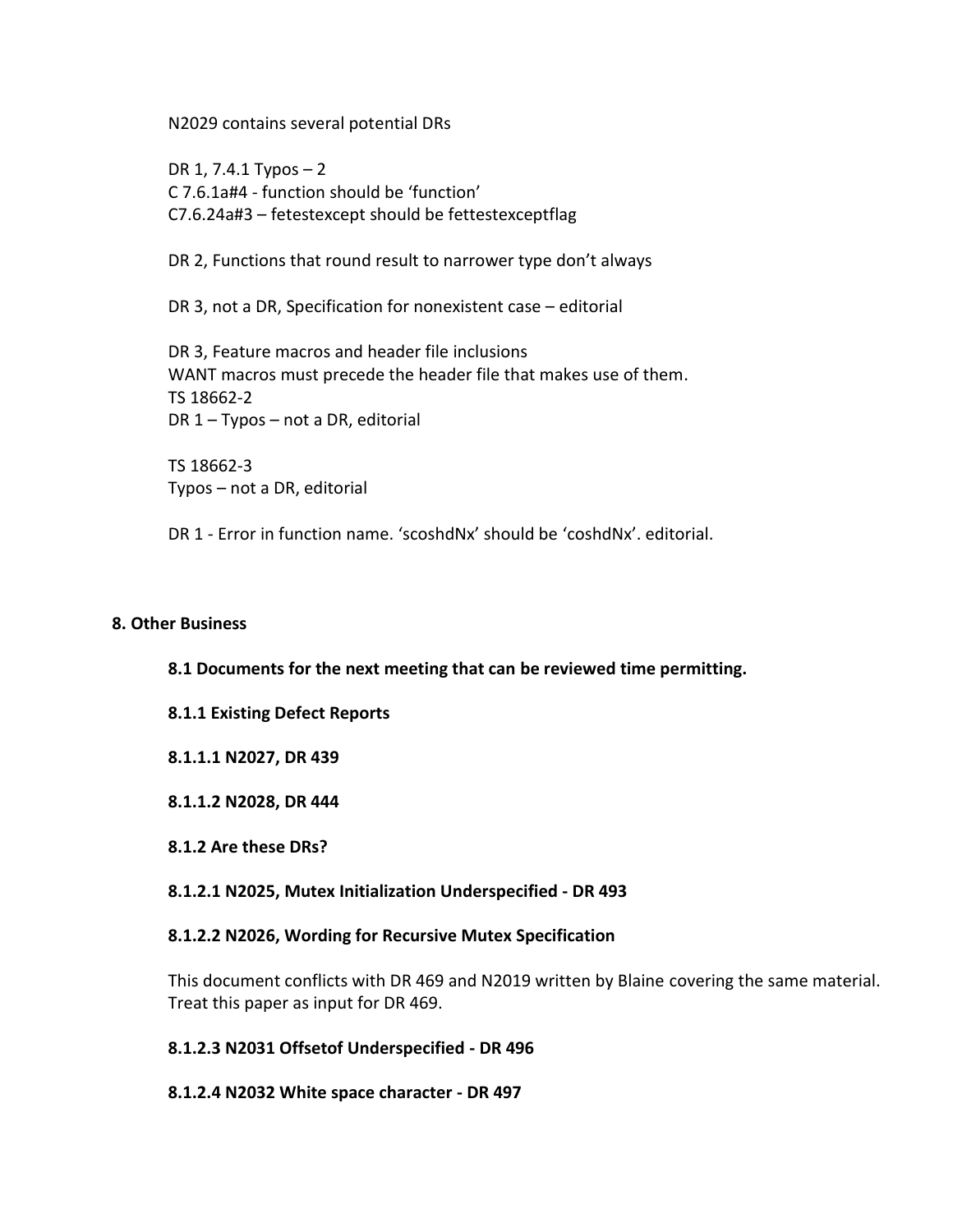# **8.1.3 Other Documents**

# **8.1.3.1 N2024, Another LaTeX package for future C Standard**

Larry Jones has agreed to continue as Project Editor. As such, it's up to him. He has not really worked with LaTeX, but it's just syntax. It's easier for him if we leave things as they are. The Floating Point Group would prefer LaTeX. Jens is confident the two translations are quite good, but there are some differences between the LaTeX and PDF versions.

# **ACTION: Willem and Jens to work with Larry to get him up to speed on the use of LaTeX.**

Jens will act as back up editor.

# **8.1.3.2 N2030, A Closure for C**

Blaine presented N2030, A Closure for C, for possible inclusion in C2X. Closures were introduced by Apple in Dec 2007. Today both Apple and Microsoft use closures. After the presentation there were a number of questions which Blaine answered.

Straw Poll: Do we want to move forward with closures in a Technical Specification? 7-0-9 (Y-N-A)

David believes we need to see more.

## **8.1.4 Documents with less than two weeks' notice.**

## **8.1.4.1 N2033, fscanf example 5**

Is this editorial ? Yes.

## **8.1.4.2 N2034, Comma omission and comma deletion. (Supersedes N 2023)**

Thomas Koeppe presented N2034. This paper is also being presented toWG21/ C++ for adoption.

Another technique:

#define F3(X … ) … // no comma after X

But there are things in C++ that get in the way of that technique.

It's highly likely that this proposal will miss C++17, and will likely make C++20. We will have time to track and assess the progress in WG21.

## **ACTION: David to add N2034 to SD3, and track its state with WG21.**

## **Liaison Statement to WG21**

**1. WG14 has interest in this topic N2034, and will consider it for a future revision of the Standard.**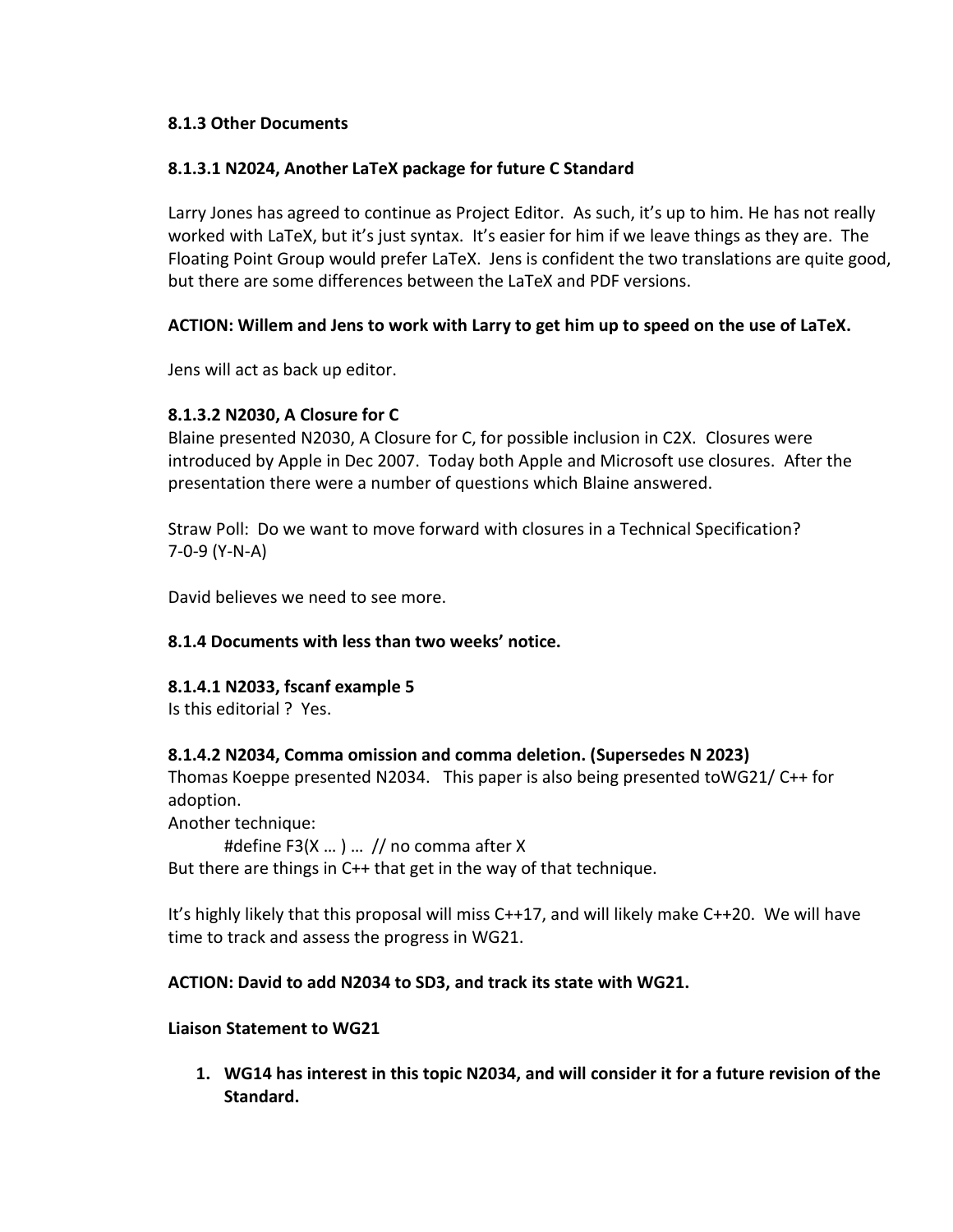**2. The committee has not decided on a particular mechanism, but likes the one presented in N2034.** 

**8.1.4.3 N2037, mblen, mbtowc, wctomb thread-safety DR 498**

# **8.1.4.4 N2038, Anonymous structure in union behavior DR 499**

# **8.1.4.5 N2042, Clarification of unspecified value**

We may have nothing to say about N2042. Pushed off to Pittsburgh.

# **9. Resolutions and Decisions Reached**

# **9.1 Review of Decisions Reached**

# **9.1.1 Liaison Statement to WG21**

- 1. WG14 has interest in this topic N2034, and will consider it for a future revision of the Standard.
- **2.** The committee has not decided on a particular mechanism, but likes the one presented in N2034.

## **9.1.2 Liaison Statement to WG21**

WG14 is sympathetic to the direction of N2016, and has solicited an additional paper providing more details. WG14 prefers the term 'short float'.

## **9.1.3 WG14 Liaison Statement to WG23**

WG14 does not want to own this document, but encourages members to submit suggestions for changes to Clive Pygott.

## **9.2 Review of Action Items**

## **CARRY-OVER ACTION ITEMS**

**ACTION: Clark to write a Proposed TC for DR 444. Done**

**ACTION: Blaine to write up words for Jens for DR 485. Done**

**ACTION: Jens to develop new material based on DR 486 and write new papers that are SD-3 material, and DR material, as needed.**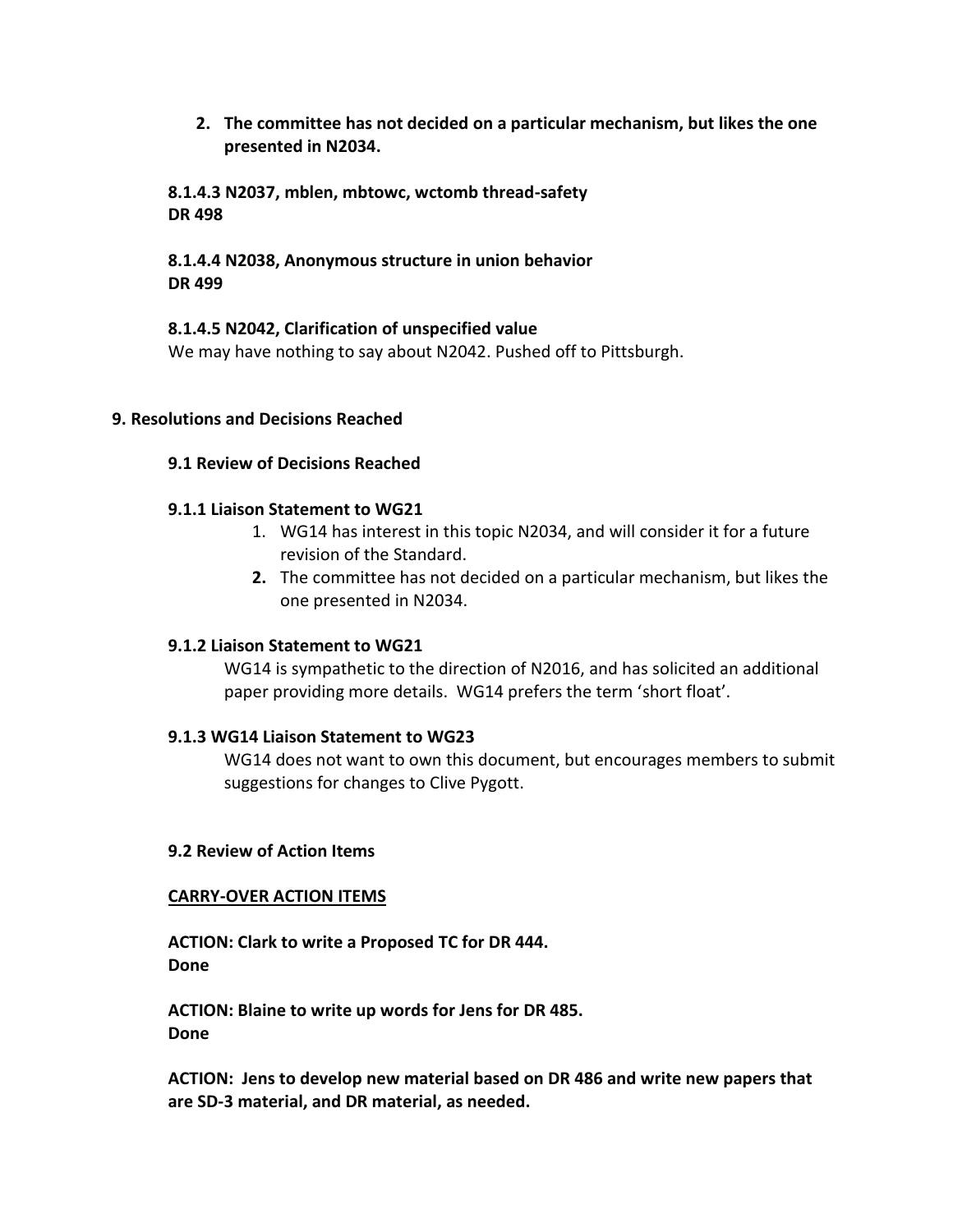**OPEN**

#### **NEW ACTION ITEMS**

**ACTION: Convener to forward PDTS 18661-5 to SC22 for DTS Ballot**

**ACTION: Boris Fomitchev and Sergei Nikolaev to develop the next iteration of N2016.**

**ACTION: Convener to add to the C2X charter a guideline for future APIs, size should be specified prior to an array.**

**ACTION: Convener to add N2008 to SD3.**

**ACTION: Convener to prepare a draft New Work Item Proposal for CPLEX by the SC22 Plenary in September 2016.**

**ACTION: Convener to add "Secure Coding TS Update" to the agenda Pittsburgh.**

**ACTION: Blaine to write up DR 494 and DR 495 with Clark's assistance from N 2027.**

**ACTION: Blaine to take the words from N2028 and construct a Proposed TC.**

**ACTION: Blaine to reconcile N2019 and N2026 for DR 469.**

**ACTION: Blaine to strike the portion from paper used for committee direction in the DR 476 Resolution paper.**

**ACTION: Robert Secord to write a new DR for the Annex L portion contained in the DR 476 Resolution paper. Done N2043**

**ACTION: Blaine to look at adding DR 479 to DR 469.**

**ACTION: Jens and Clark to rework the 'Revised PTC for DR 485' Done**

**ACTION: Philipp Krause to write a Suggested TC along the lines of the second option for DR 488, in N2037 to be discussed in Pittsburgh. Done**

**ACTION: Blaine to write a Proposed Committee Response for DR 489**

**ACTION: Blaine to write a Proposed Committee Response to DR 490.**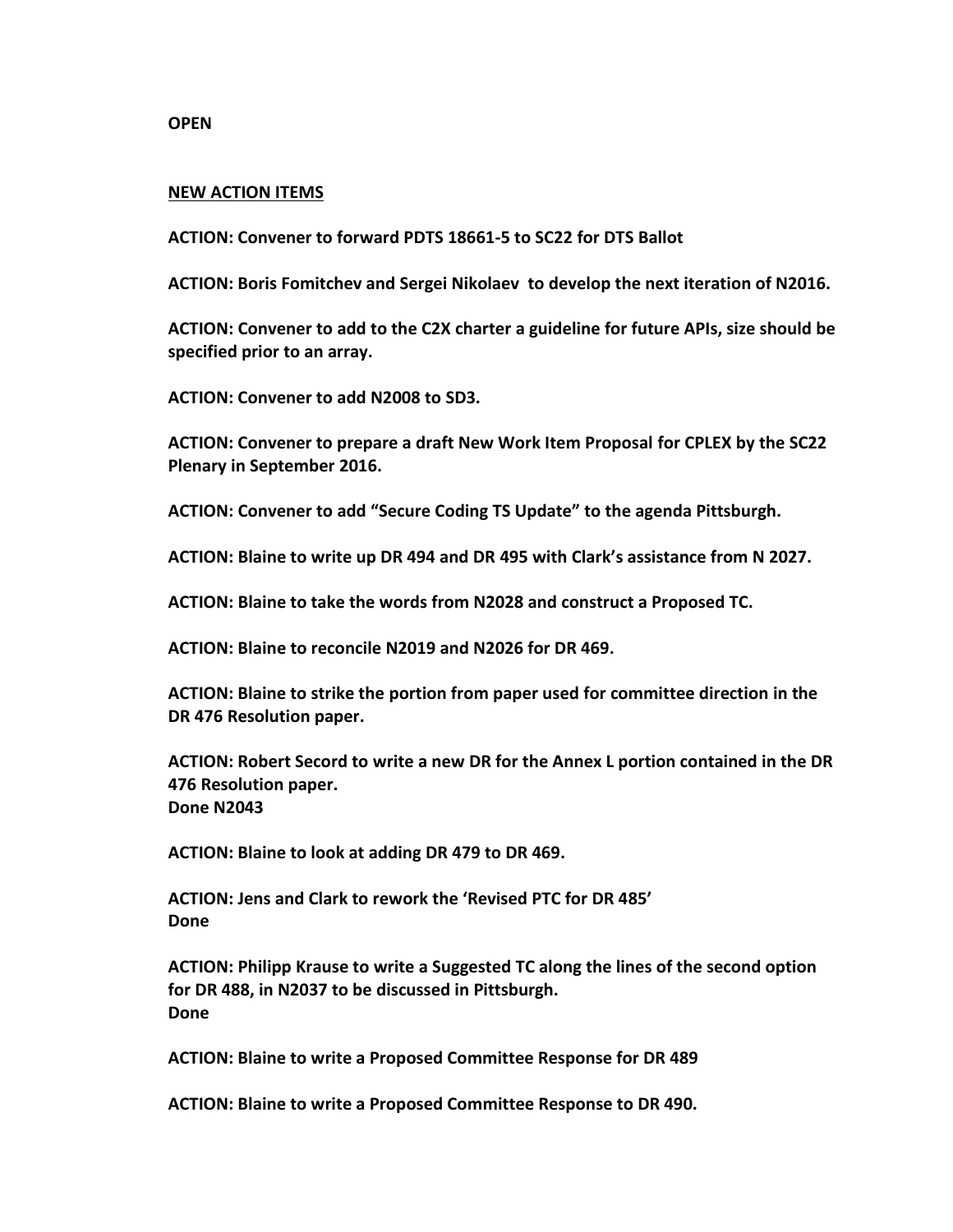**ACTION: Blaine to adopt the first bullet of the Suggested TC as the Proposed TC for, including 'by the program' for DR 491.**

**ACTION: Blaine to write a Proposed Committee Response for DR 492.**

**ACTION: Convener to add N2034 to SD3, and track its state with WG21.** 

**ACTION: Willem and Jens to work with Larry to get him up to speed on the use of LaTeX**.

## **10. Thanks to Host**

Thanks to BSI & Clive Pygott for hosting the meeting.

## **11. Adjournment**

The meeting was adjourned at 16:17 hours, April 14, 2016 (Garst/Wakely)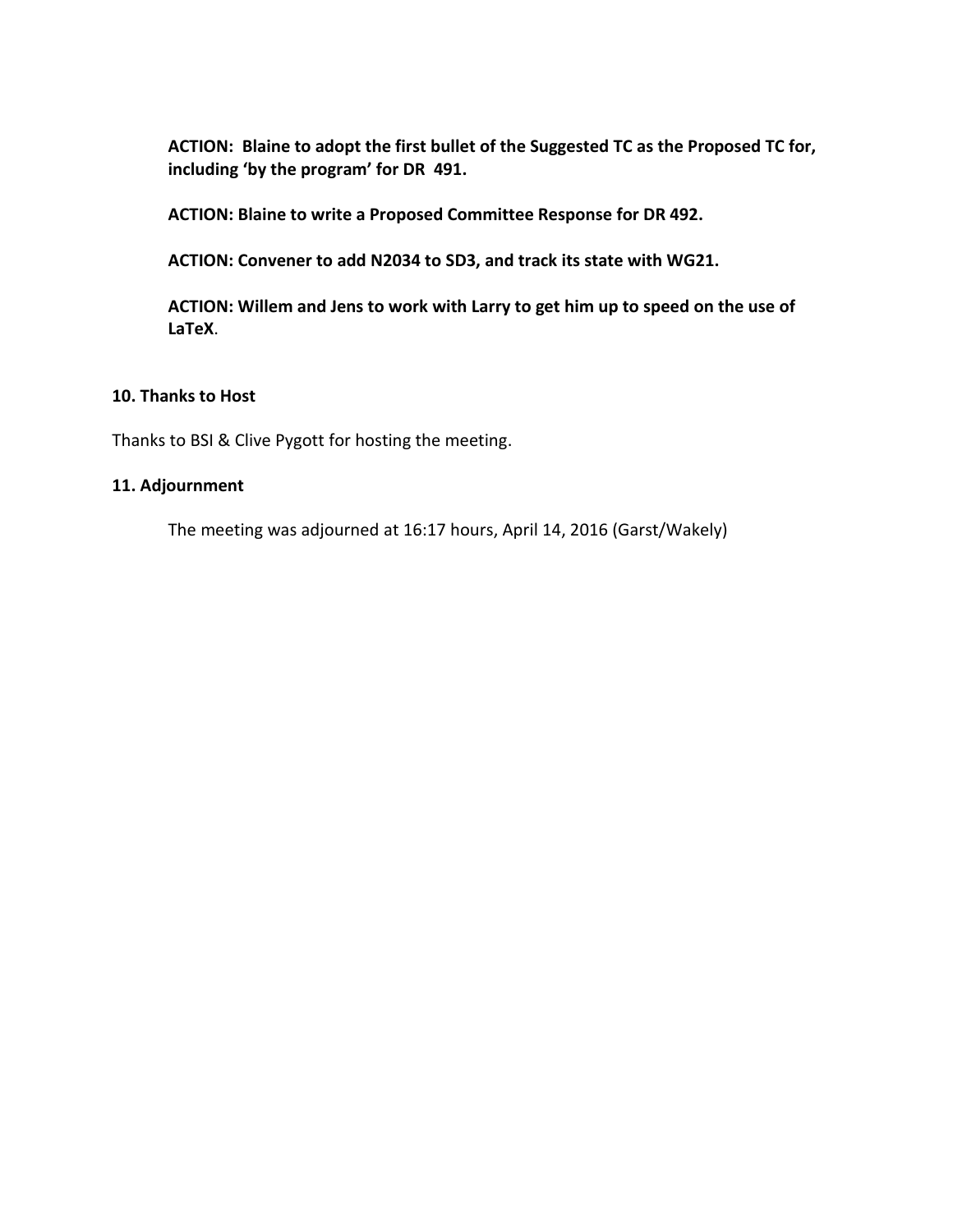| <b>Name</b>           | Organization    | Primary/Alternate | <b>Comments</b>      |
|-----------------------|-----------------|-------------------|----------------------|
| <b>David Keaton</b>   | CERT/SEI/CMU    | Primary           |                      |
| <b>Daniel Plakosh</b> | CERT/SEI/CMU    | Alternate         |                      |
| <b>Jens Gustedt</b>   | CERT/SEI/CMU    | Alternate         |                      |
| <b>Lars Bionnes</b>   | Cisco           | Primary           |                      |
| <b>Blaine Garst</b>   | Garst           | Primary           |                      |
| Rajan Bhakta          | <b>IBM</b>      | Primary           |                      |
| <b>Robert Secord</b>  | <b>NCC</b>      |                   | <b>First Meeting</b> |
| <b>John Parks</b>     | Intel           | Primary           | PL22.11 Chair        |
| <b>Clark Nelson</b>   | Intel           | Alternate         |                      |
| <b>Clive Pygott</b>   | <b>LDRA</b>     | Primary           |                      |
| <b>Douglas Walls</b>  | Oracle          | Primary           | PL22.11 IR           |
| <b>Barry Hedquist</b> | Perennial       | Primary           | PL22.11 Secretary    |
| <b>Tom Plum</b>       | Plum Hall, Inc. | Primary           |                      |
| Jonathan Wakely       | Red Hat         | Primary           |                      |
| <b>Fred Tydeman</b>   | Tydeman         | Primary           | PL22.11 Vice Chair   |
|                       |                 |                   |                      |

# **Minutes for the PL22.11/US TAG Meeting, Tuesday, April 12, 2016 at 16:00 local**

## 1. Approval of Agenda

The agenda was approved by unanimous consent (Garst/Walls).

2. Approval of Previous Minutes

The prior meeting minutes for Kona, October 2015, were approved by unanimous consent (Hedquist/Tydeman)

3. INCITS [Antitrust Guidelines and Patent Policy](http://www.incits.org/standards-information/legal-info)

Reviewed the Antitrust Guidelines and Patent Policy

4. INCITS official designated member/alternate information

Be sure to let Lynn Berra know of any changes.

4.1 INCITS Reorganization. Everyone who was a PL22.11 member is now a member of PL22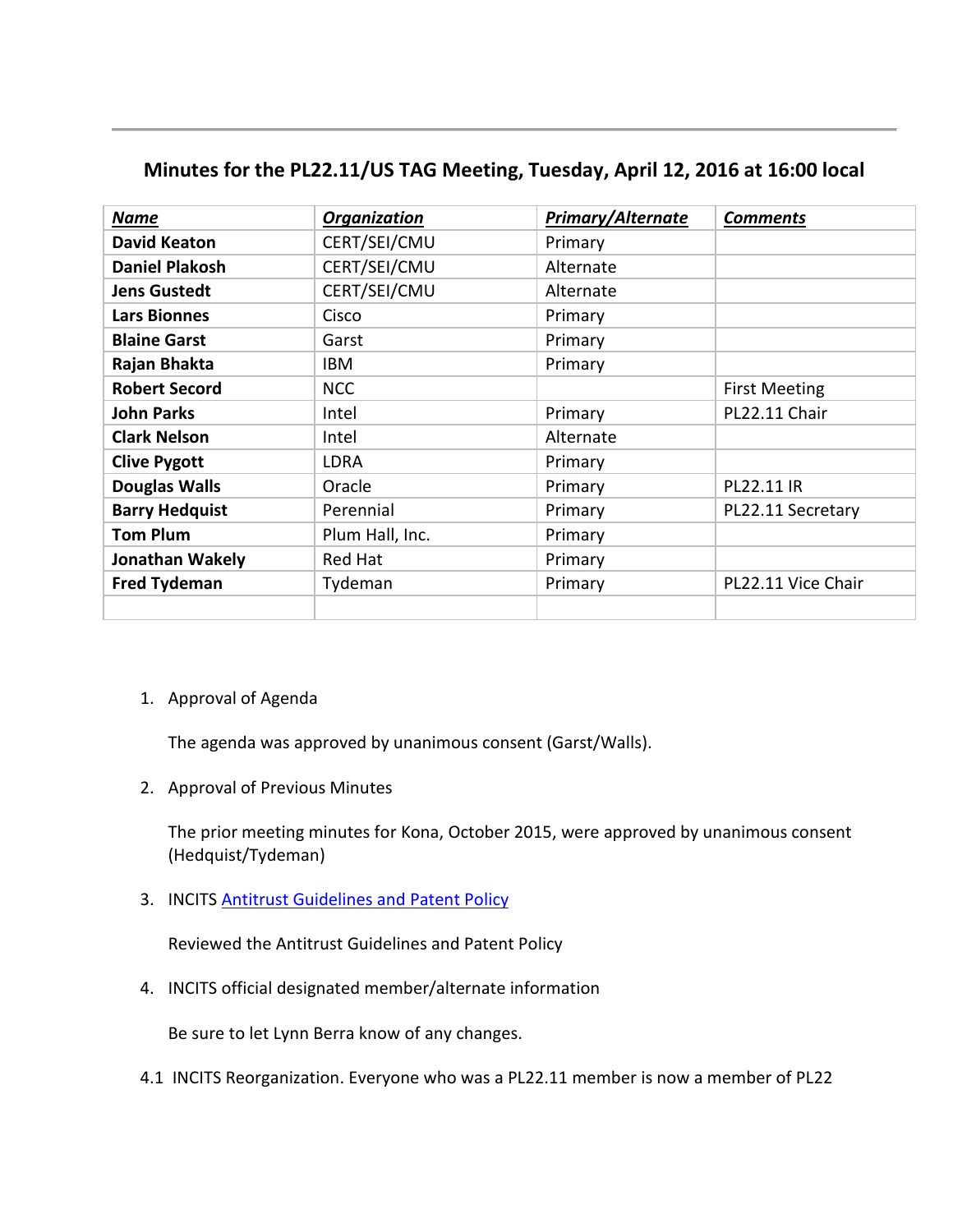- 5. Identification of PL22.11 Voting Members
	- 1. PL22.11 Members Attaining Voting Rights at this Meeting

#### **Red Hat**

2. Prospective PL22.11 Members Attending their First Meeting

#### **NCC Group**

- 6. Members in Jeopardy
	- 1. Members in jeopardy due to failure to return Letter Ballots

none

2. Members in jeopardy due to failure to attend Meetings

none

6.2.1 Members in jeopardy for failure to attend this meeting.

none

6.2.2 Members who regained voting rights by attending this meeting

none

6.2.3 Members who lost voting rights for failure to attend this meeting

none

- 3. Members who previously lost voting rights who are attending this meeting none
- 7. Procedures for Forming a US Position

per normal

8. New Business

8.1 Ballot on ISO/IEC TS 17961:2013/DCOR1 [SC22 N5108], (WG14 N2010, N2011)